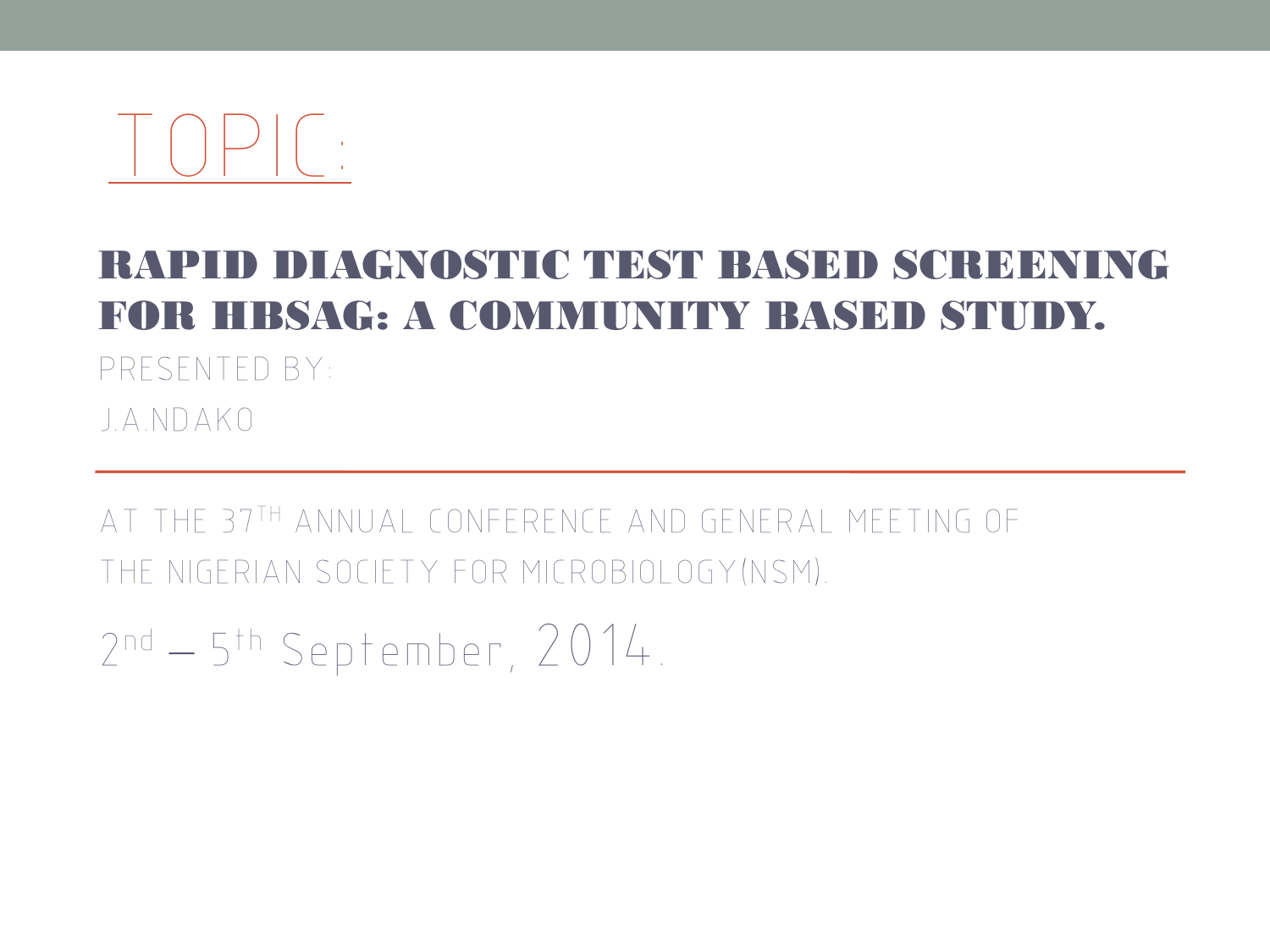### ABSTRACT

**Rapid Diagnostic Test Based Screening for HBsAg: A community based study. NDAKO, J. A<sup>1</sup>ONWULIRI,F.C<sup>2</sup>DAHUNSI, S. O.1 Fajobi,V.O<sup>3</sup> <sup>1</sup> Department of Biological Sciences, Landmark University Omuaran, Kwara State Nigeria. 2 Department of PST, Faculty of Natural Sciences, University of Jos Nigeria. 3. Department of Health Services, Landmark University Omuaran, Kwara State Nigeria.**

- **Background:** Hepatitis B Virus (HBV) infection is a major health problem and may lead to chronic hepatitis, cirrhosis and Hepatocellular Carcinoma (HCC). Detecting hepatitis B virus variants and antigenic variation of the HBsAg in relation to different geographic areas and process of treatment is fundamental for laboratory assay design, vaccine formulation, and prediction of progression of disease to chronic hepatitis and HCC.
- **Methods** HBV markers were assessed using serum from apparently healthy subjects. HBV markers included hepatitis B surface antigen (HBsAg), hepatitis B surface antibody, and hepatitis B core antibody (HBcAb).
- **Results** Samples from 200 volunteer subjects were tested.17 out of 200 (8.5%) showed evidence of HBV infection. Prevalence of various markers was also assessed among the population of study. Outcome of the Aminotransferase assays conducted showed high level of Transaminase.
- **Conclusion** HBV seroprevalence is high among our population of study. Routine screening for HBV is needed while an urgent public enlightenment is highly encouraged, alongside a regular vaccination schedule.
- **Key words**: HBV,Markers,Apparently Healthy Subjects.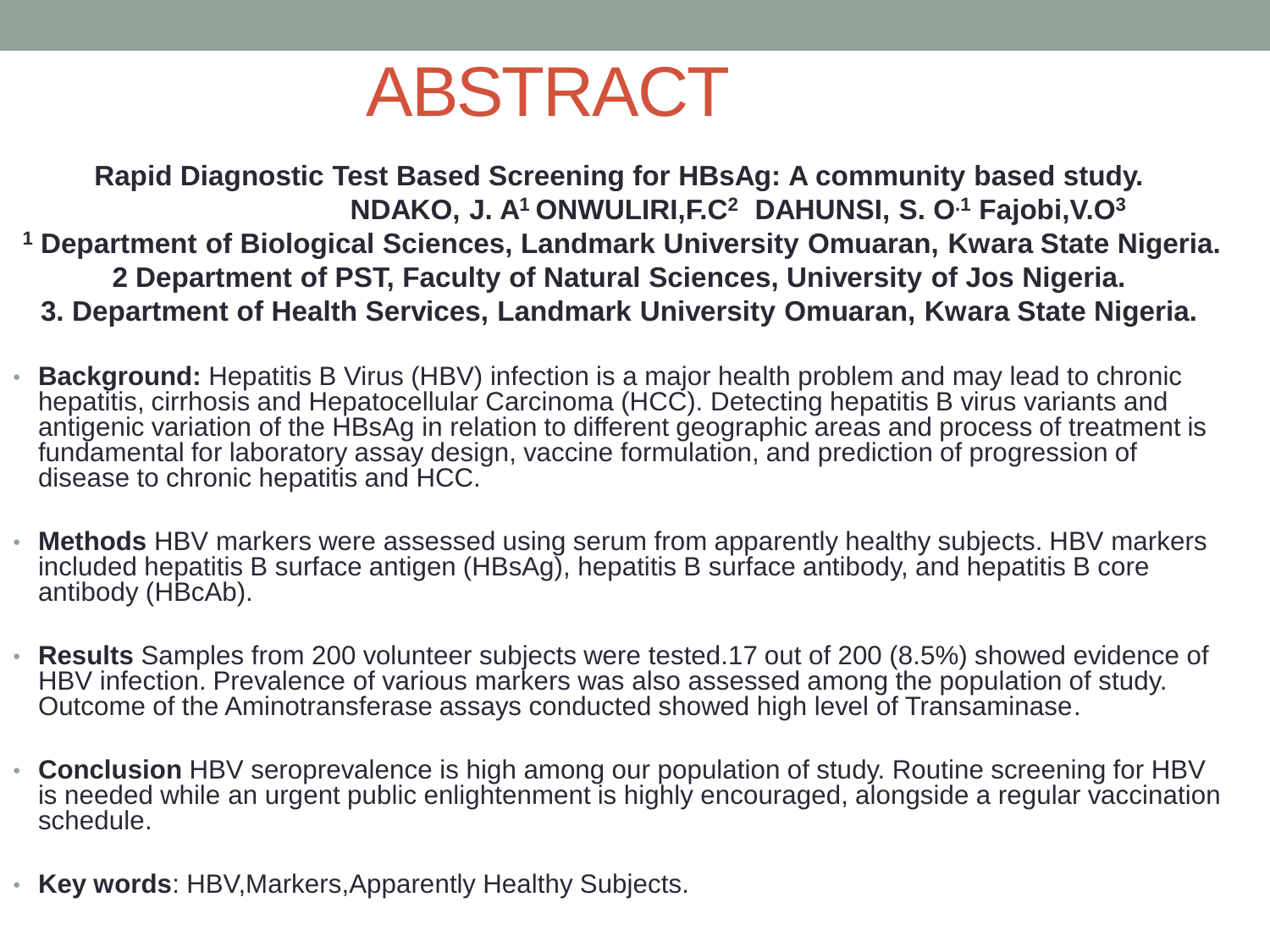### **Background**

- Hepatitis B Virus (HBV) infection is a major health problem and may lead to chronic hepatitis, cirrhosis and Hepatocellular Carcinoma (HCC).**Detecting hepatitis B virus variants and antigenic variation of the HBsAg in relation to different geographic areas and process of treatment is fundamental for laboratory assay design, vaccine formulation, and prediction of progression of disease to chronic hepatitis and HCC.HBV markers were assessed using serum from apparently healthy subjects.**
- HBV markers included, HBsAg, Anti-HBs (HBsAb), Anti-HBc (HBcAb), HBeAg and Anti-HBe (HBeAb).
- Nigeria is a holoendemic area for HBV with carrier rate of 15-37% and an estimated 12% of the total population being chronic carriers of HBsAg (Alao et al., 2009; Ugwuja and Ugwu, 2010).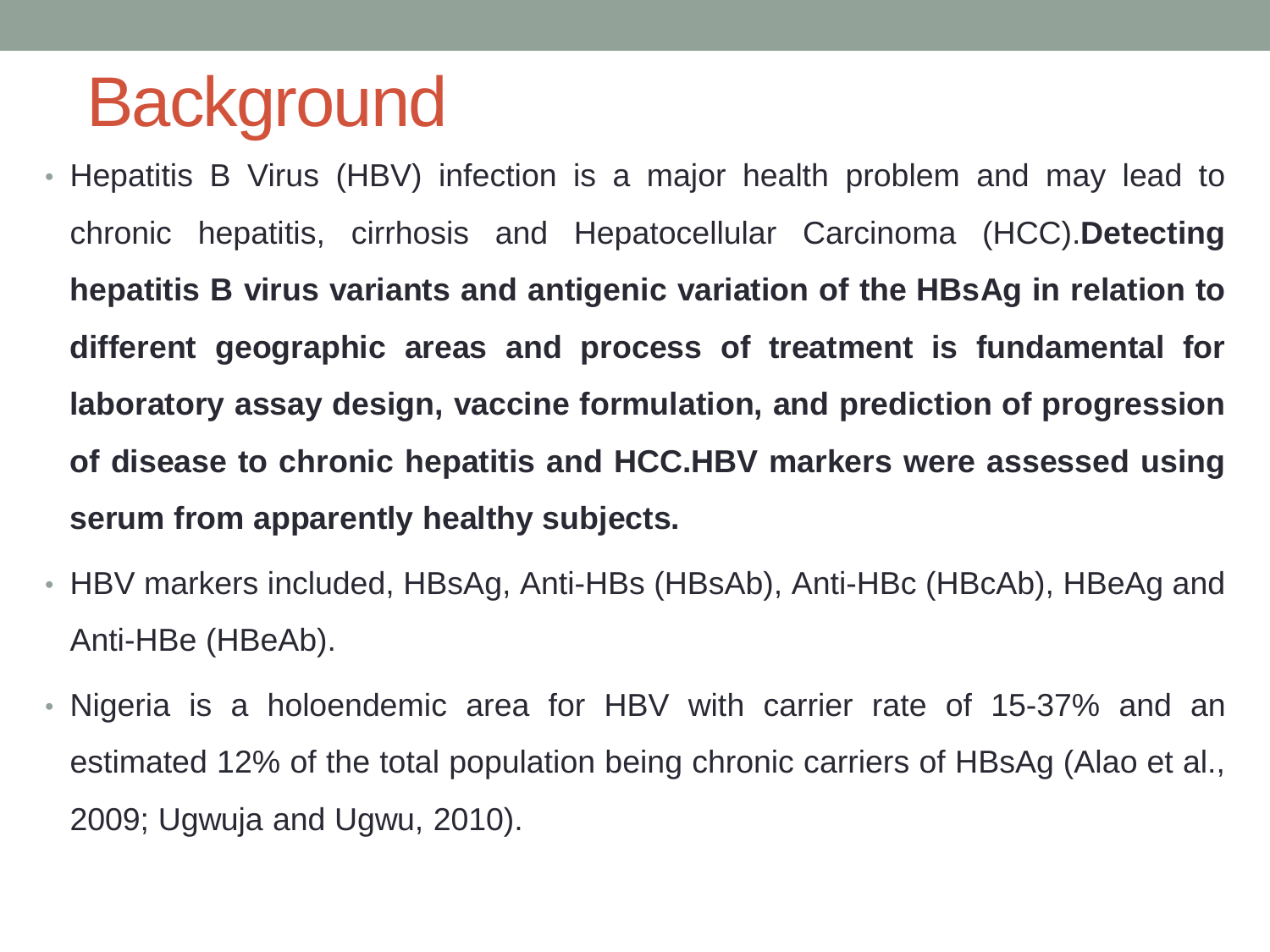# INTRODUCTION

- Hepatitis B Virus (HBV) infection is a well-recognized and major health problem, the global disease burden is substantial leading to significant morbidity and mortality worldwide especially in the developing countries.
- Approximately, 2 billion people in the world have been infected by HBV with 350 million chronic carriers worldwide. An estimated 500,000 to 1.2 million people die of HBV infection annually. (Zuckerman and Zuckerman, 2000).
- Hepatitis B infection is caused by hepatitis B virus (HBV), an enveloped, double – stranded circular DNA virus of complex structure. HBV is classified as an orthohepadna virus within the family Hepadnaviridae (Prescott et al., 2008).
- HBV infection is associated with different clinical features and leads to chronic carrier state in 5 to 10% of patients infected in adult life and 85 to 90% of those infected in infancy (Gust and Crowe, 1986).
- Infection with HBV can also lead to progressive liver disease, including liver cirrhosis and hepatocellular carcinoma (HCC) .(Ljunggren et al, 2004).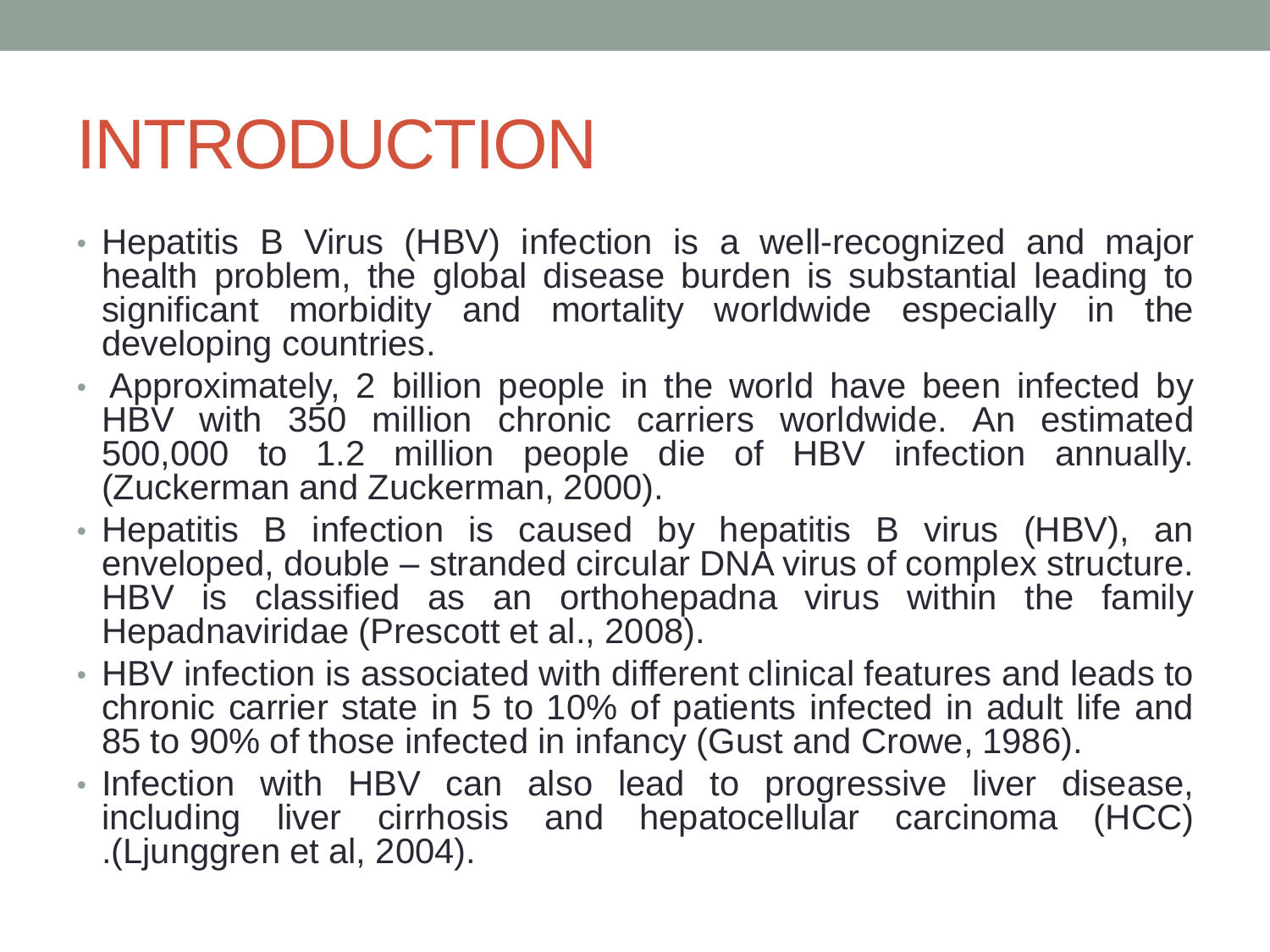### Introduction cont.

• Although many cases of chronic HBV infection resolve spontaneously, some progress to cirrhosis, hepatocellular carcinoma, and eventual death.

• Prevalence varies greatly in different parts of the world, but is higher in tropical regions causing both acute and chronic liver disease. **In Nigeria, HBV infection rate is increasing by the day, the reason may be lack of proper health facilities or poor economic status and less public awareness about the transmission of this Virus.**

• Humans are the only known host for HBV. HBV is relatively resilient and, in some instances, **has been shown to remain infectious on environmental surfaces for more than 7 days at room temperature.**

• The clinical outcome of HBV infection depends upon the age at infection, the level of HBV replication and the immune status of the host (Kao, et al.,2000).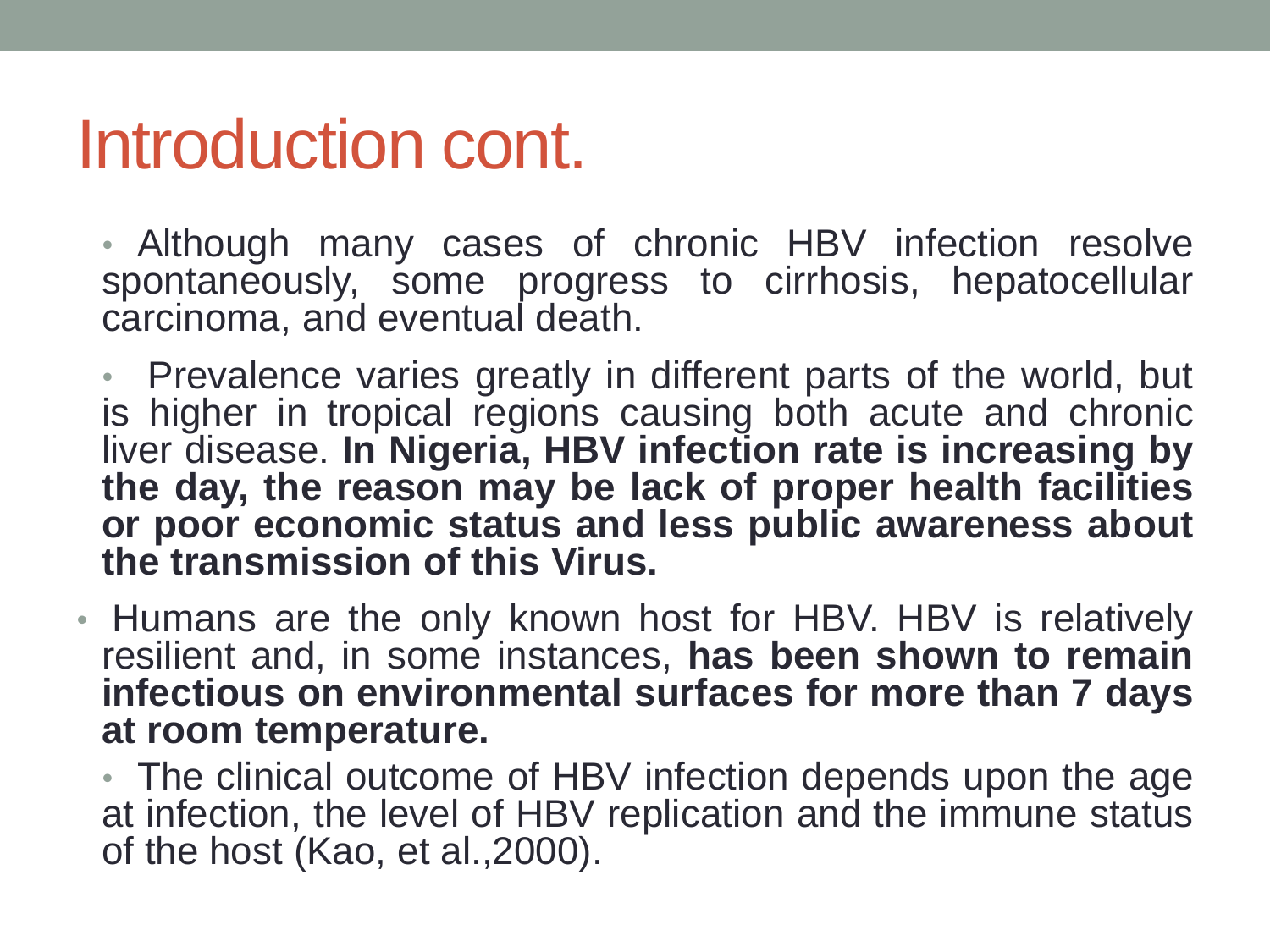# CASE STUDY

- Blood transfusion service (BTS) is an integral and indispensable part of the healthcare system. The priority objective of BTS is to ensure safety, adequacy, accessibility, and efficiency of blood supply at all levels (Islam, 2009).
- Transfusion of blood and blood components, as a specialized modality of patient management saves millions of lives worldwide each year and reduces morbidity. It is well known that blood transfusion is associated with a large number of complications, some are only trivial and others are potentially life threatening, demanding for meticulous pre-transfusion testing and screening.
- The use of unscreened blood transfusion keeps the patient at risk of acquiring many transfusion transmitted infections (TTI) like hepatitis viruses (HBV, HCV)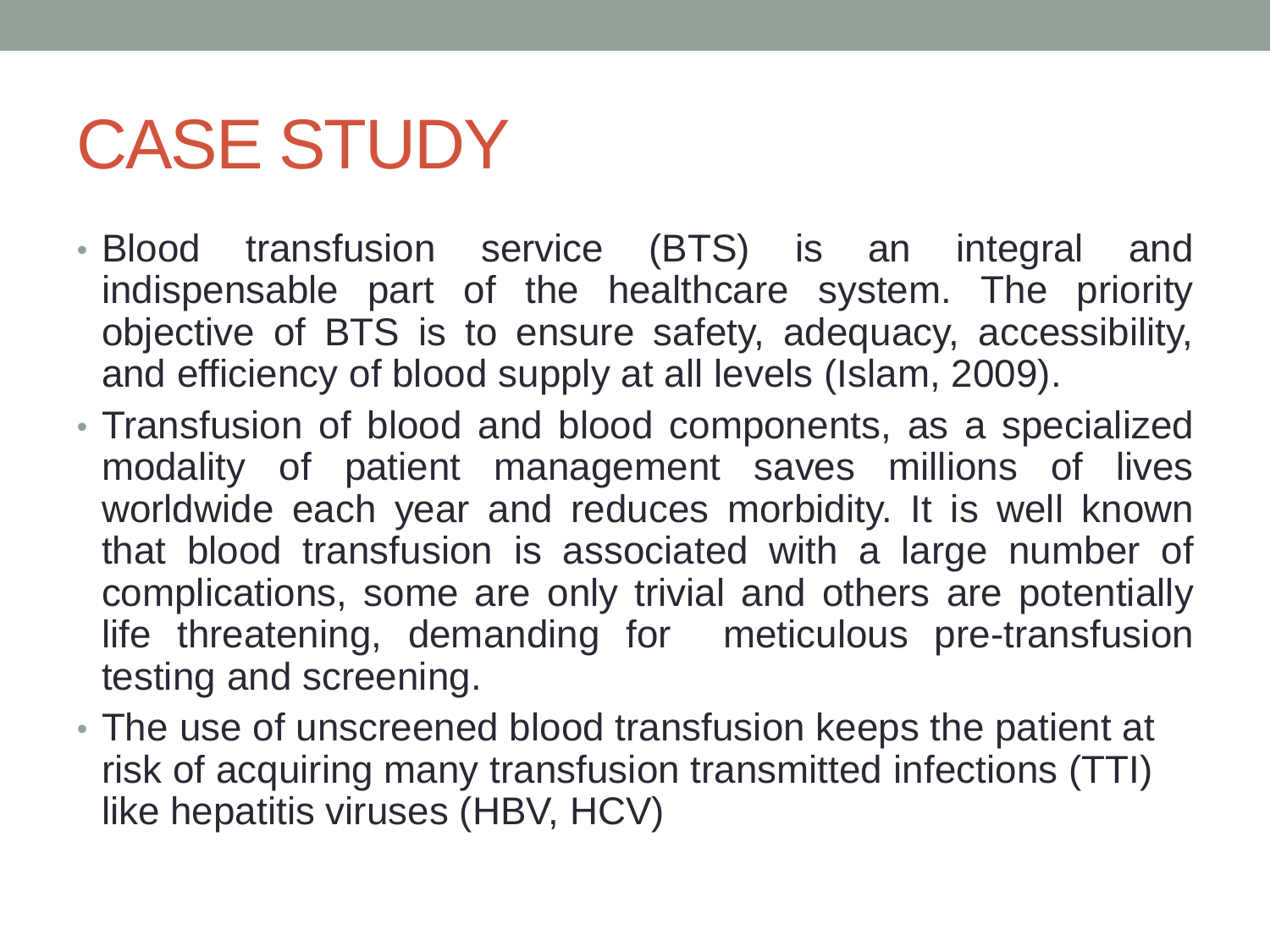### Case study cont.:

- Blood transfusion departments do not only screen TTI, but also give clue about the prevalence of these infections in healthy populations (Khan et al., 2007).
- Transfusion associated hepatitis B viral infection (TAHBV) continues to be a major problem even after adoption of mandatory screening of hepatitis B surface antigen (HBsAg) by enzyme-linked immuno-sorbent assay (ELISA).
- The high incidence of TAHBV is reported in patients receiving multiple blood transfusions. It has been demonstrated that some HBsAg negative donors who are anti-HBc positive (antibody to hepatitis core antigen) continue to replicate hepatitis B virus (Kumar et al., 2007). They may harbour and maintain HBV-DNA sequences in their liver and blood, thus, representing potential sources of HBV transmission (Kumar et al., 2007).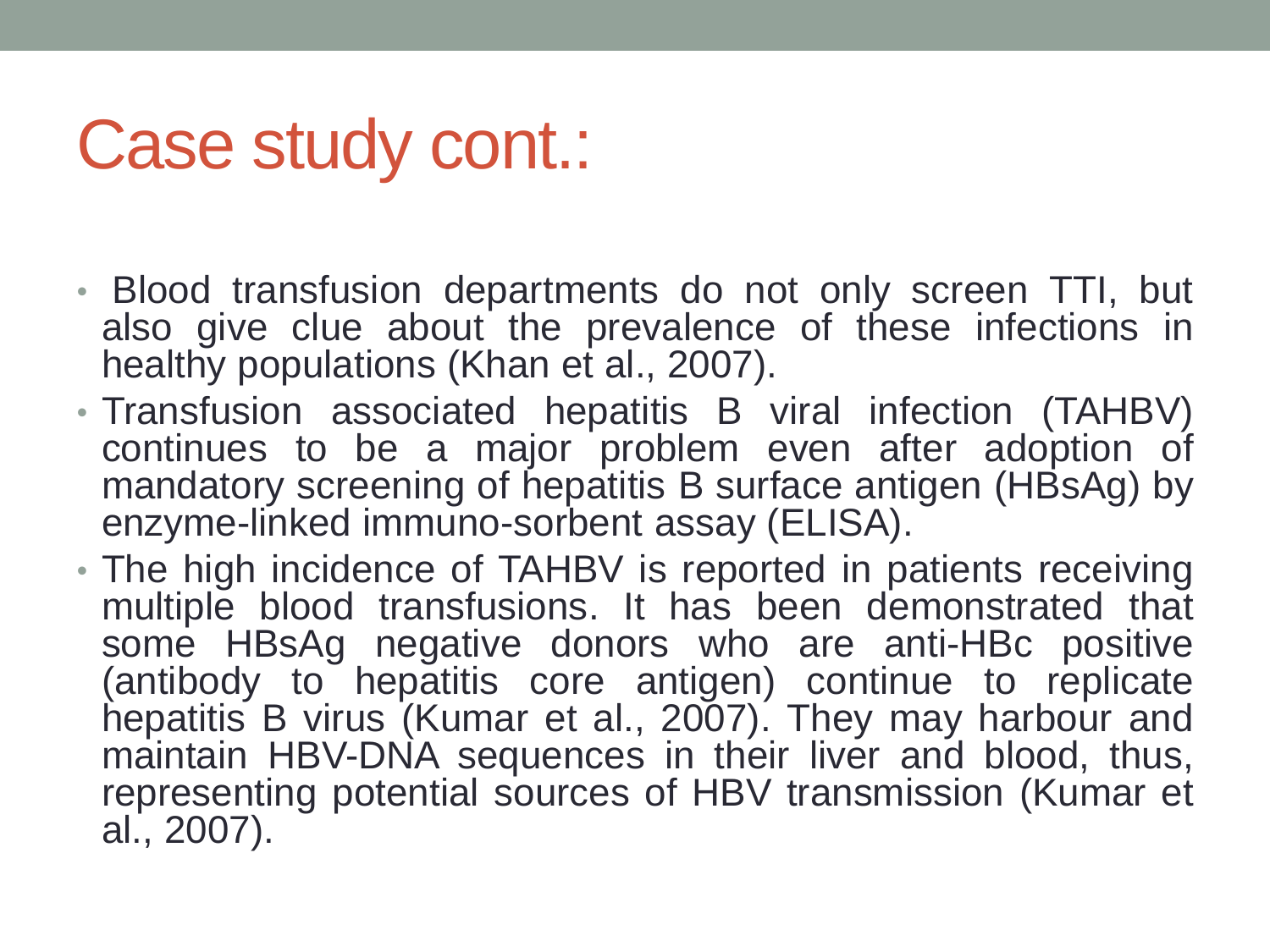### Markers of HBV infection

- HBV contains numerous antigenic components, including HBsAg, Hepatitis B core antigen (HBcAg), and Hepatitis B e antigen (HBeAg) CDC,2008.
- Surface antigen and HBV DNA are often the first detectable markers of acute infection, appearing before the onset of symptoms or elevation of alanine aminotransferase (ALT).
- By definition, HBV infection is chronic if surface antigen persists longer than 6 months. **HBV e antigen, is considered a marker of active replication and infectivity of the virus**.
- HBV core antigen cannot be detected in the sera samples but in liver cells to be used for biopsy, however antibodies to the core antigen such as first immunoglobulin M (IgM) and later immunoglobulin G (IgG) can be detected.CDC,2008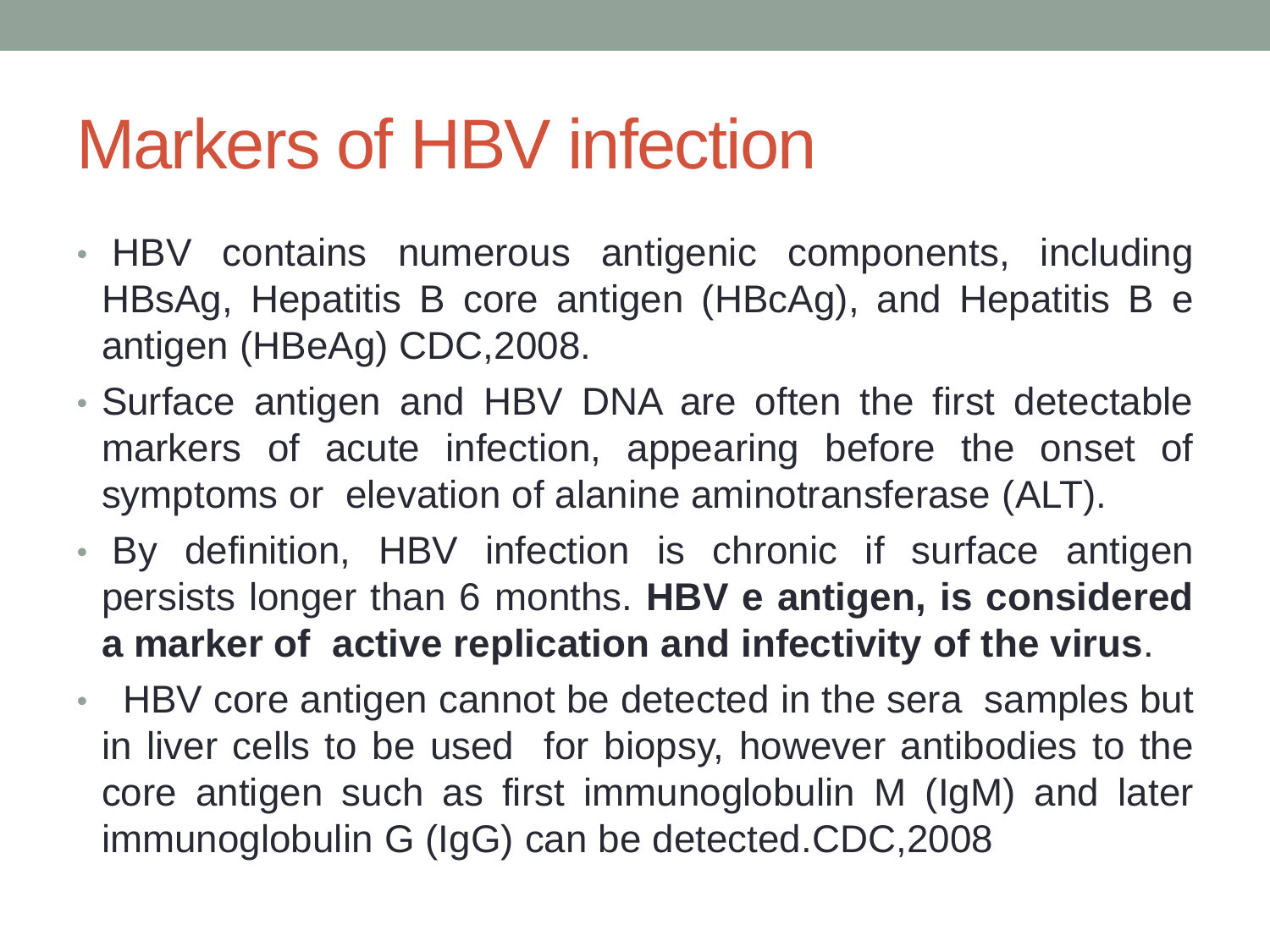### Markers of HBV infection.

- At present, HBsAg detection is the only diagnostic screening test for HBV infection identification in the blood transfusion centers of India.
- The prevalence of anti-HBc in the sera of healthy blood donors negative for HBsAg was not much considered.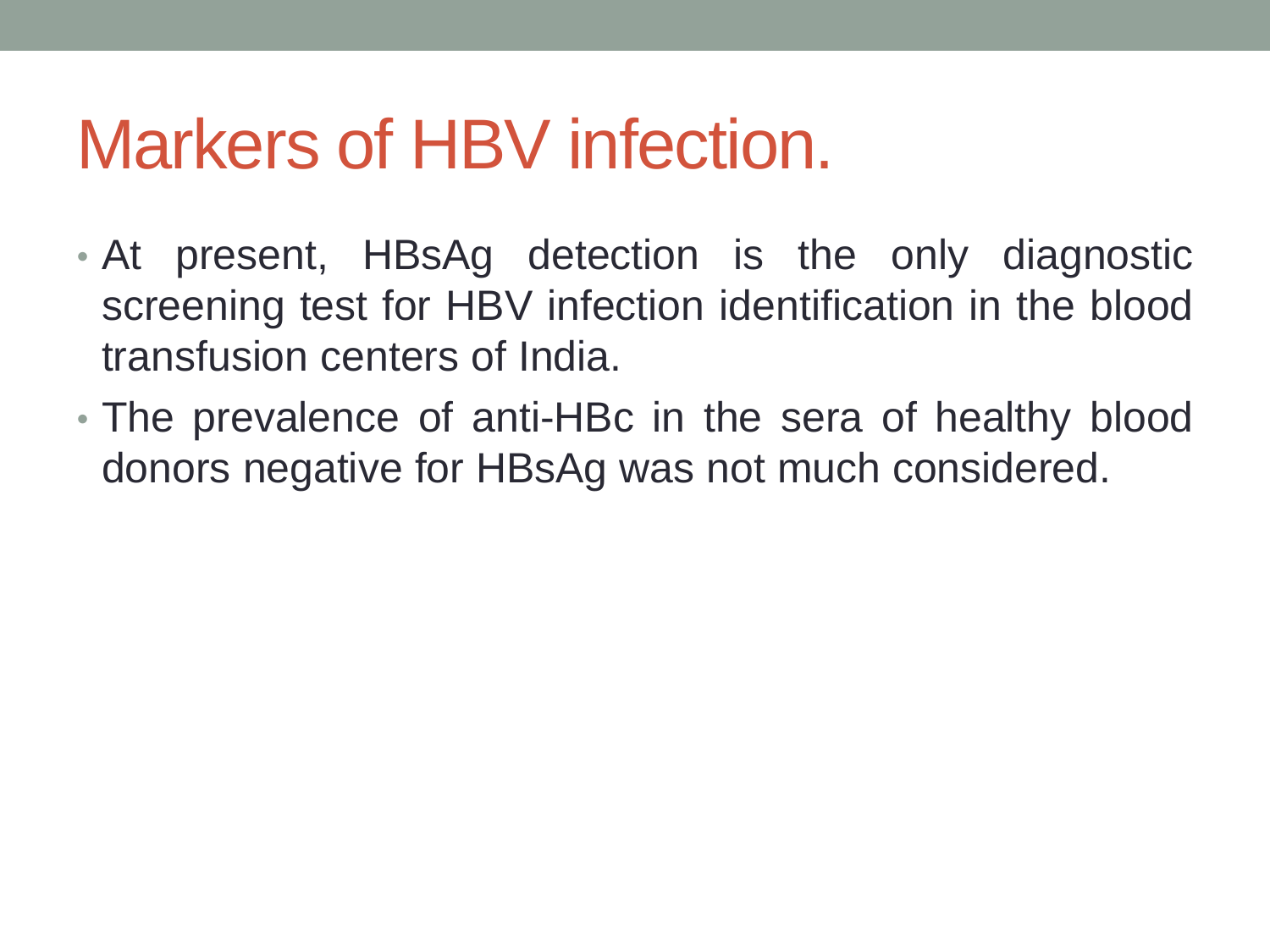# Diagnosis:

- 1. HBsAg can be identified in serum 30 to 60 days after exposure to HBV and persists for variable periods.
- 2. Sera Samples are normally tested for HBsAg using immunochromatographic test strip, Enzyme immunoassay while clinical data, Liver function test, and HBV serum markers further assist in the diagnosis.
- **3. Serological marker detection**: Serologic markers for HBV (Hepatitis B surface antigen [HBsAg], Hepatitis B e antigen [HBeAg] and antibodies to Hepatitis B core antigen [anti-HBc]) infection equally helps in precise diagnosis.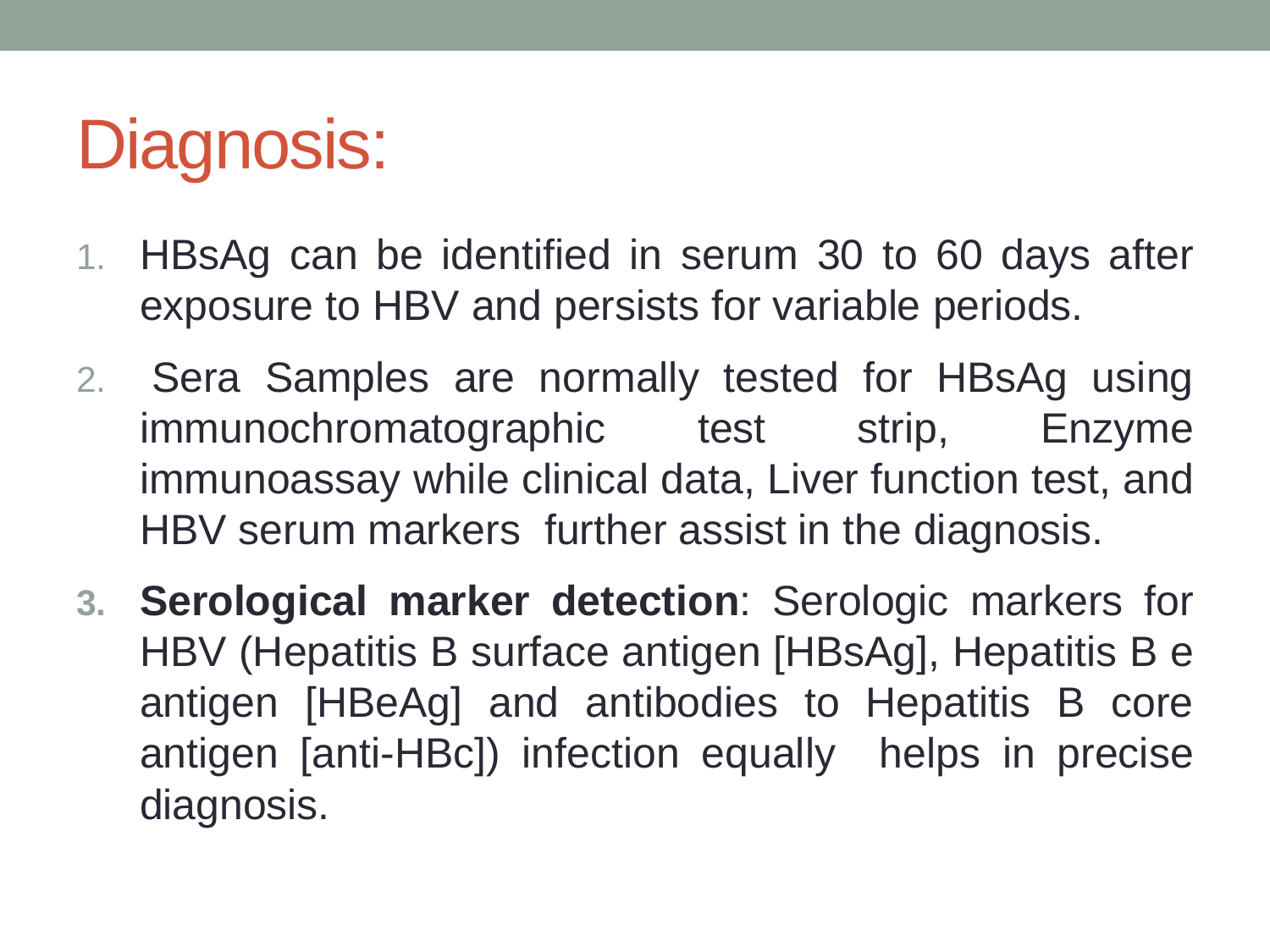- **Development of rapid, simple, and standardized assays that can detect all known genotypes can accelerate progress in research on the clinical significance of HBV genotypes, and permits detection of the common as well as uncommon mutations. This is majorly for research purpose and drug formulation.**
- $\triangleright$  Samples from volunteer subjects were tested. Prevalence of various markers was also assessed among the population of study. Outcome of the assays conducted showed a high prevalence among the population studied.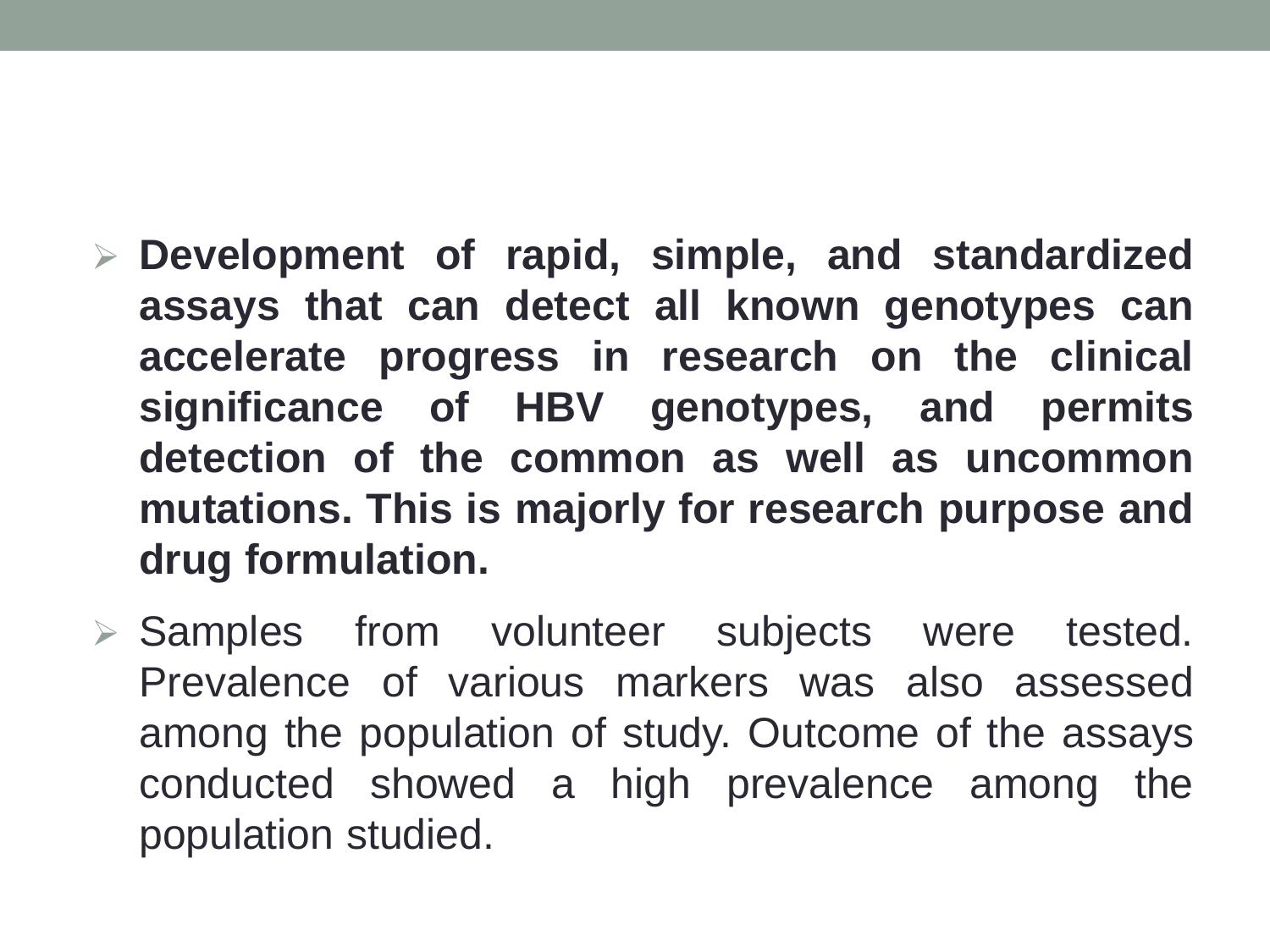# Methodology:

#### **STUDY LOCATION**

• Volunteer blood donors from local communities were recruited for the study.

#### **STUDY POPULATION**

• All the blood donors, donating blood in the blood bank were considered as the study population. About 200 samples were collected for the study during the one month period. The participant donors were from both urban and rural areas of the Community.

#### • **INCLUSION CRITERIA**

• All the donors who satisfied the qualifying criteria for the donation were included in the study. The study included both the voluntary blood donors and the replacement blood donors (blood donated to replace blood utilized.

#### **EXCLUSION CRITERIA**

• Persons belonging to high risk groups such as patients with history of sexually transmitted diseases, drug abusers, sex workers, pregnant women, etc. were excluded from the study..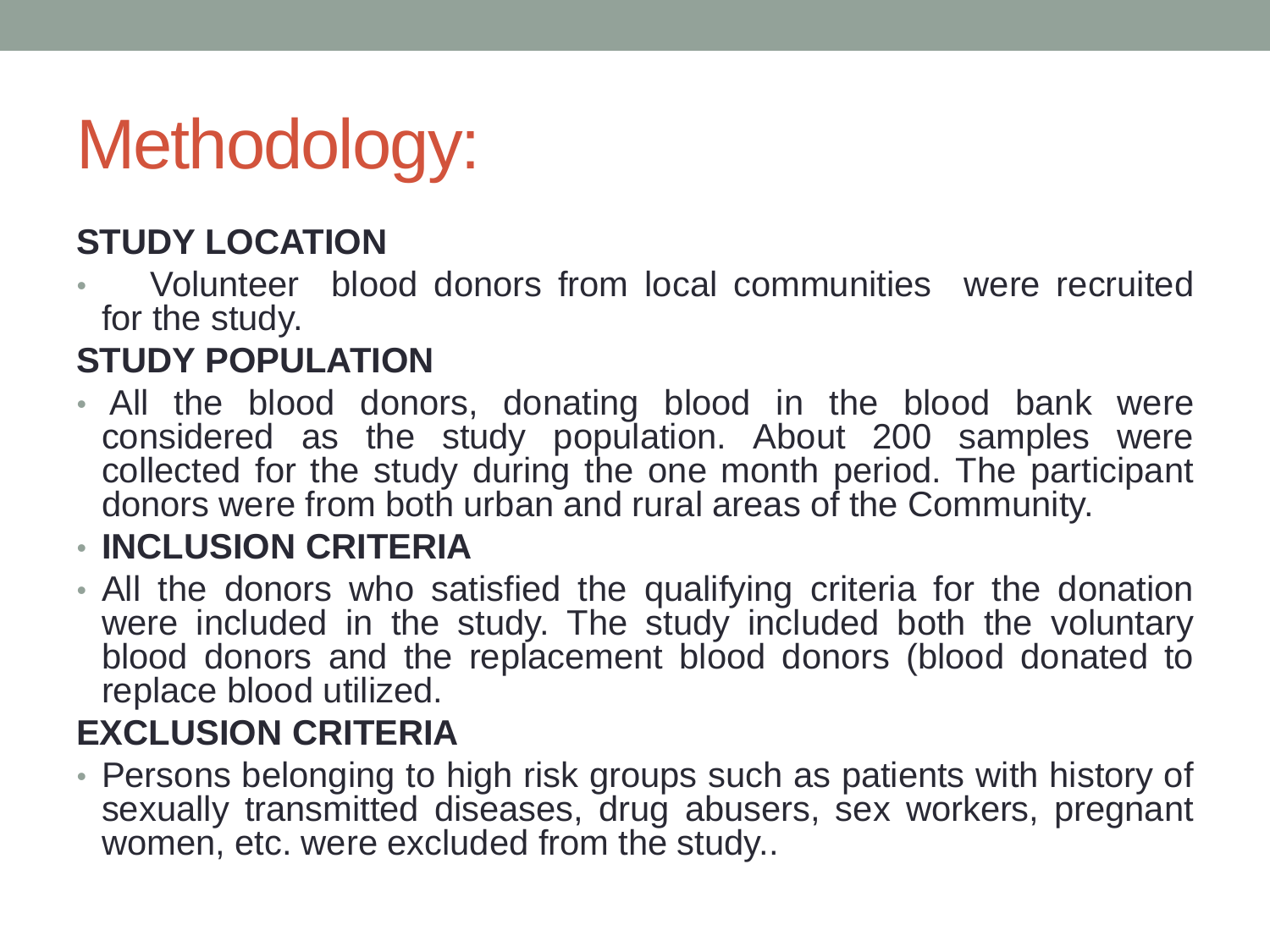### Screening procedure :

#### **QUESTIONNAIRE/ ETHICAL CONSENT**

- Those individuals who volunteered to participate in the study were accepted alone after obtaining a written informed consent.
- A detailed pre-donation questionnaire was used to collect their socio-demographic characteristics including age, gender, occupation, marital status, pre-donation status, etc. They were also asked about family history of jaundice, previous surgical procedures, history of past or current use of intra venous drugs, tattooing, visiting community barber's shop in males, history of injections received in past one year, dental services under taken, etc.
- Some questions about high risk behaviours, such as premarital and extra martial sexual behaviour were also investigated.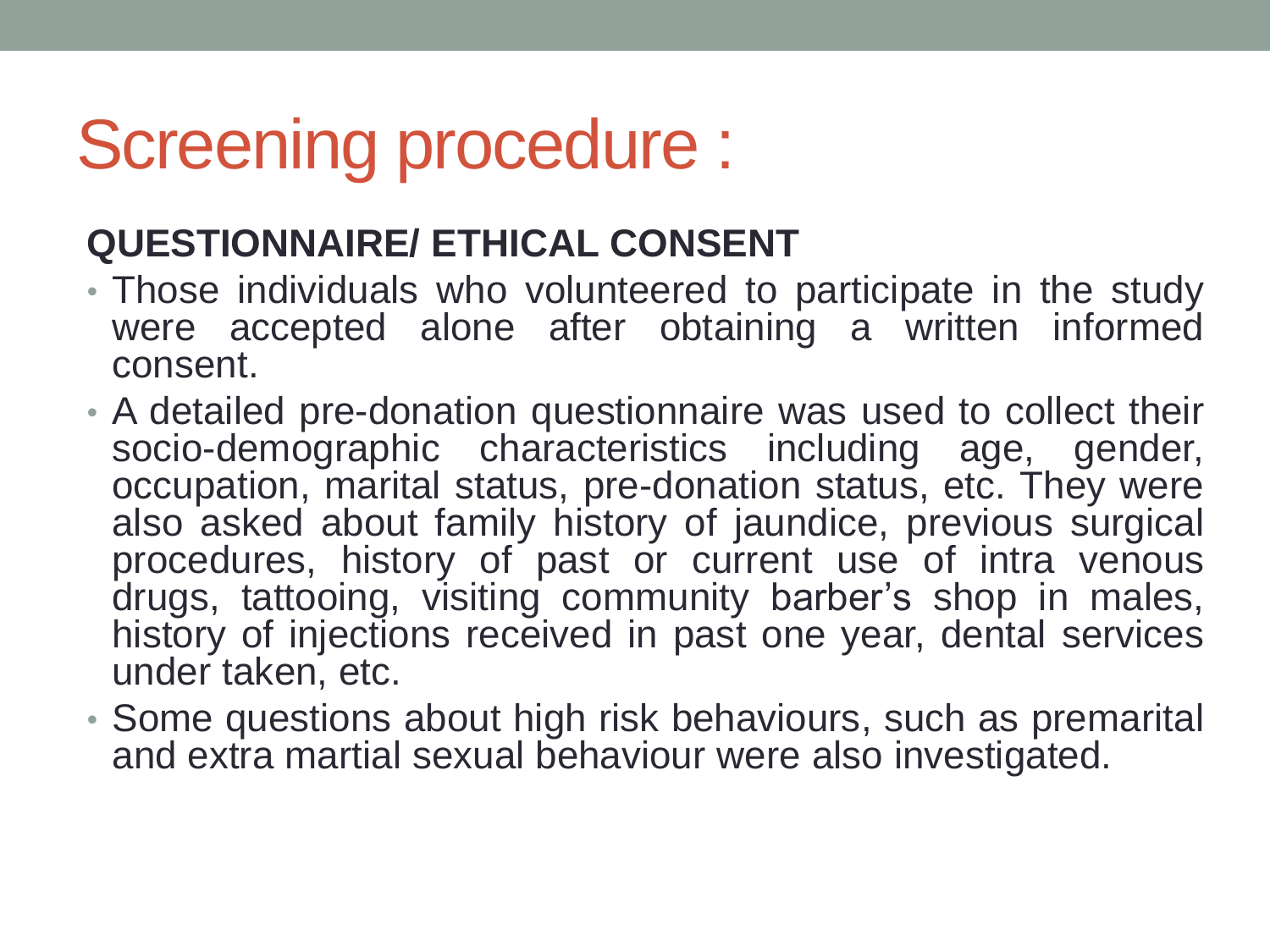# **Processing of samples:**

- Ethical approval: The present study was approved by the ethical committee of National Blood Transfusion Services,Jos Plateau State.
- *Processing of samples* All the serum samples were screened for the HBsAg using ELISA (Omega diagnostics,) and for anti-HBc total, anti-HBc IgM, and anti-HBs (The 5-Panel Rapid test kit was used).
- The HBsAg negative samples were tested for the presence of antibodies to Hepatitis B core antigen (anti-HBc IgM). All the anti-HBc positive samples were retested with the same assay for confirmation of anti-HBc positivity.
- The presence of antibodies to Hepatitis B surface antigen (anti-HBs) was also investigated in all the positive sera samples.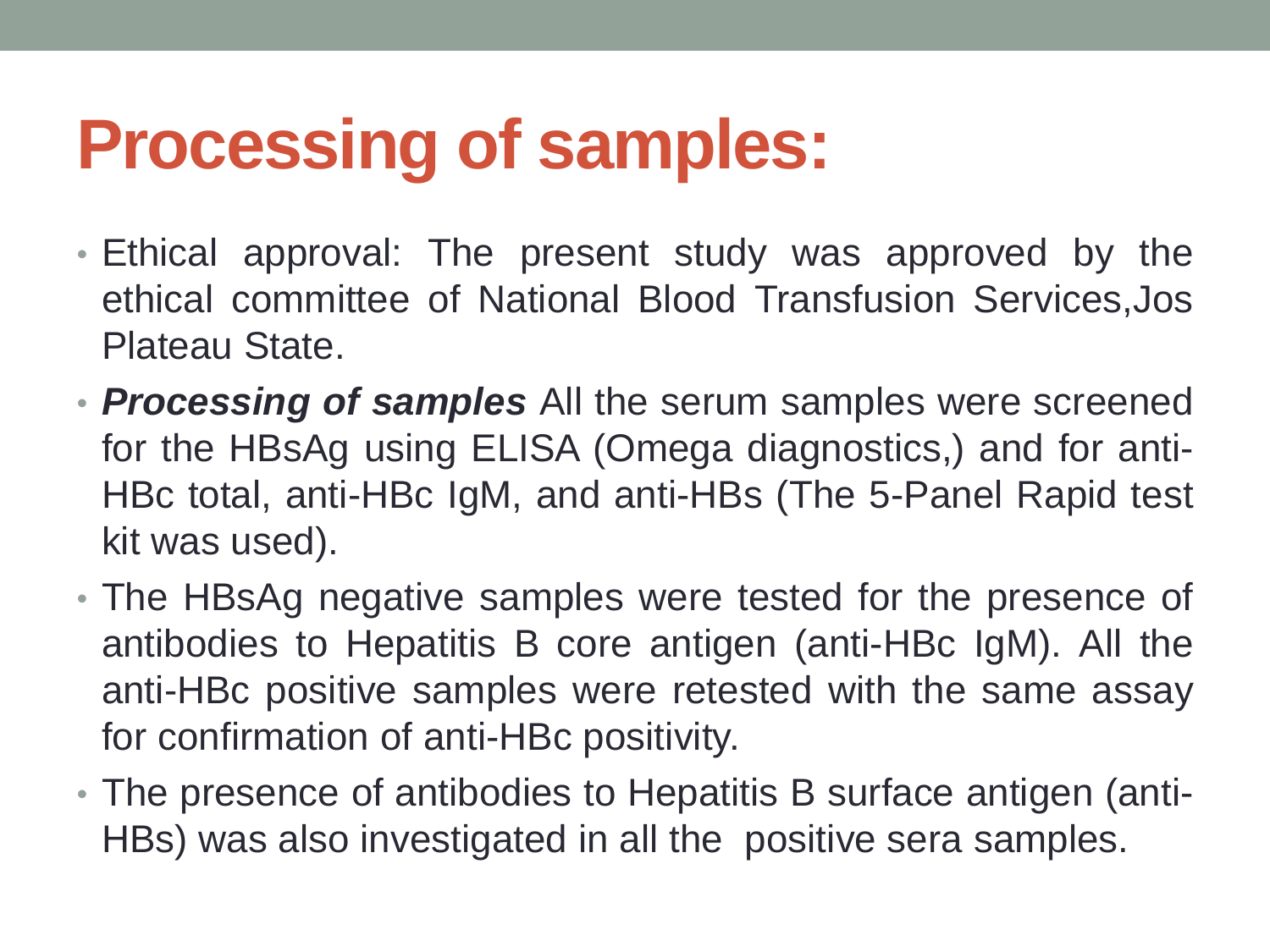### RESULT:

- A total of 200 blood donors were screened during the study, and among them, a vast majority (184: 92%) were males, with a male to female ratio of 11.5:1. It was observed that there were 172 first time voluntary donors (males, 158 and Female, 14).
- Majority of the donors belong to the age group of 26 to 30 years.
- Out of the 200 samples studied, 17 of them were found to be positive for HBsAg. The prevalence rate of HBsAg was (17/200) 8.5%. All the positive cases were male and no female donors were found to be positive (Table 1). Age wise prevalence was found to be more in subjects aged 25 to 29 years with 6(3.0%) positivity(Table 2).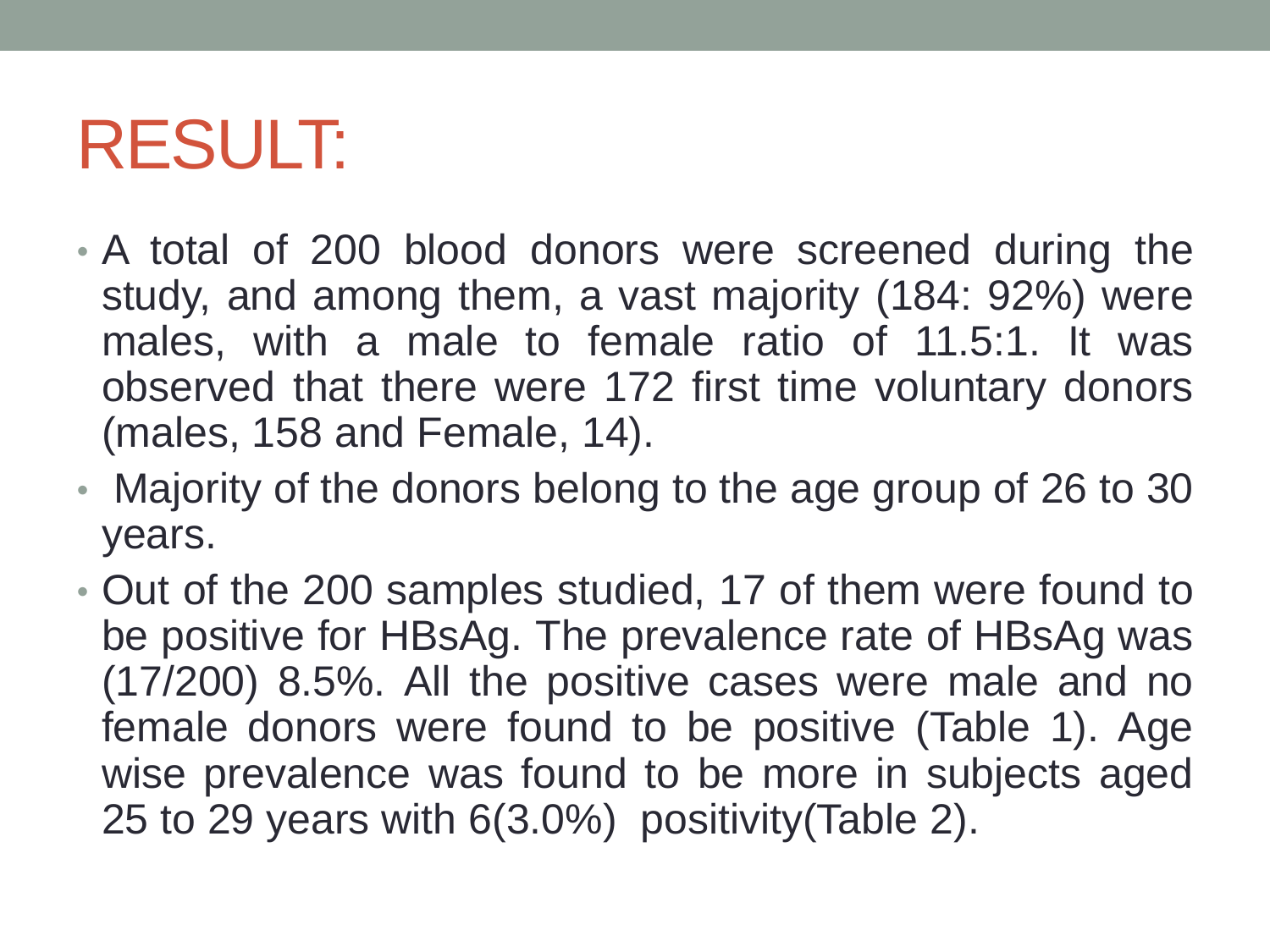### **Table 1: Distributions of Blood Donors based on Sex of the subjects screened.**

|             | <b>Total</b><br><b>Number</b><br><b>Examined (%)</b> | No.<br><b>Positive</b><br>(%) | No.<br><b>Negative</b><br>(%) | p-value      |
|-------------|------------------------------------------------------|-------------------------------|-------------------------------|--------------|
|             |                                                      |                               |                               |              |
| <b>Male</b> | 147(74.0)                                            | 13(6.5)                       | 135(67.5)                     |              |
| Female      | 52(26.0)                                             | 4(2.0)                        | 48(24.0)                      | $P = 0.0075$ |

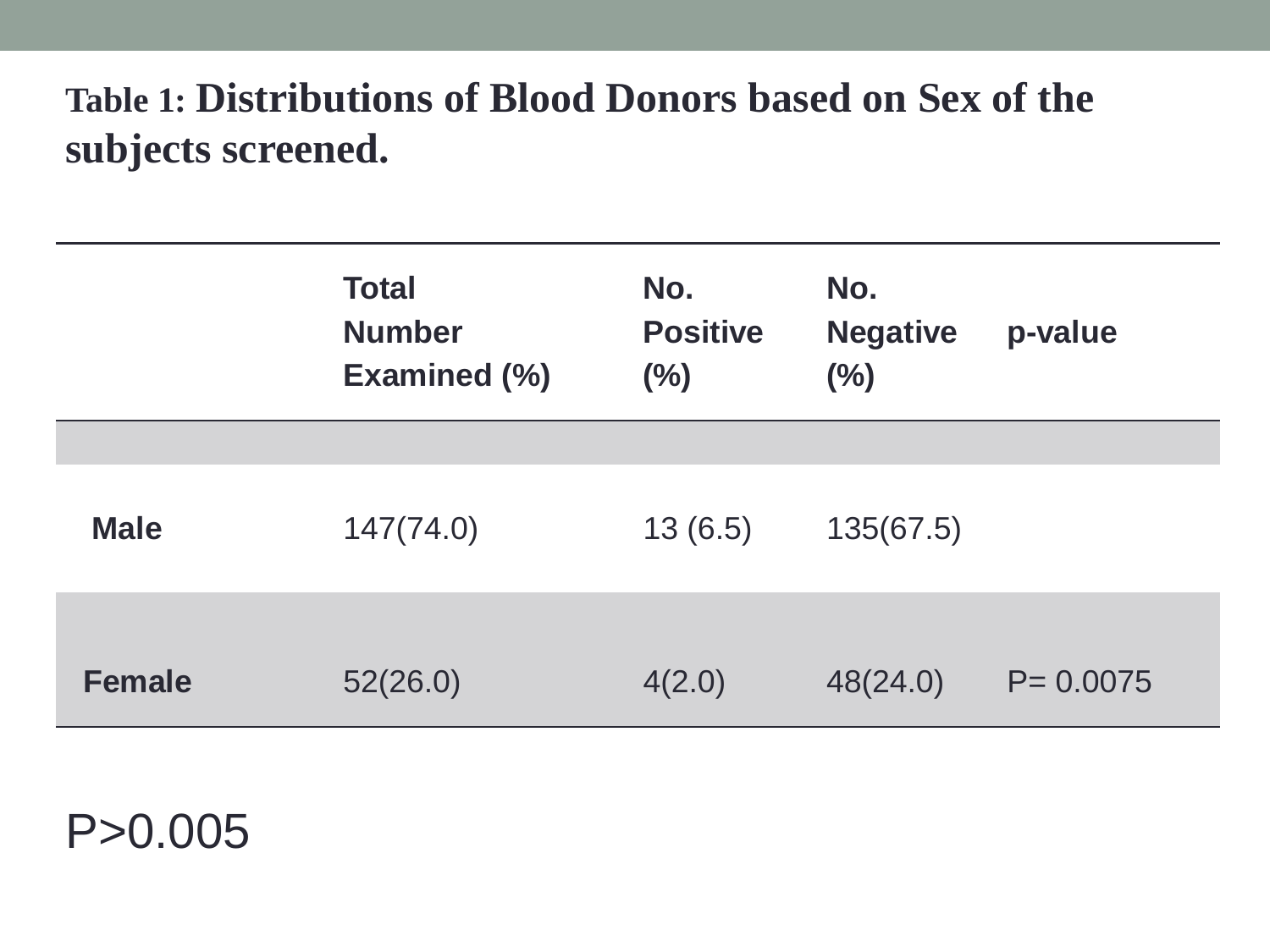### **Table 2: Distributions of Blood Donors based on Age of the subjects screened.**

|             | <b>Total</b><br><b>Number</b><br><b>Examined (%)</b> | No.<br><b>Positive</b><br>(%) | No.<br><b>Negative</b><br>(%) | p-value      |
|-------------|------------------------------------------------------|-------------------------------|-------------------------------|--------------|
| Age (years) |                                                      |                               |                               |              |
| $20 - 24$   | 34(17.0)                                             | 4(2.0)                        | 30(15.0)                      |              |
| $25 - 29$   | 52(26.0)                                             | 6(3.0)                        | 46(23.0)                      |              |
| 30-34       | 49(24.5)                                             | 4(2.0)                        | 45(22.5)                      |              |
| 35-39       | 30(15.0)                                             | 1(0.5)                        | 29(14.5)                      |              |
| 40-44       | 35(17.5)                                             | 2(1.0)                        | 33(16.5)                      | $P = 0.1981$ |
| P < 0.005   |                                                      |                               |                               |              |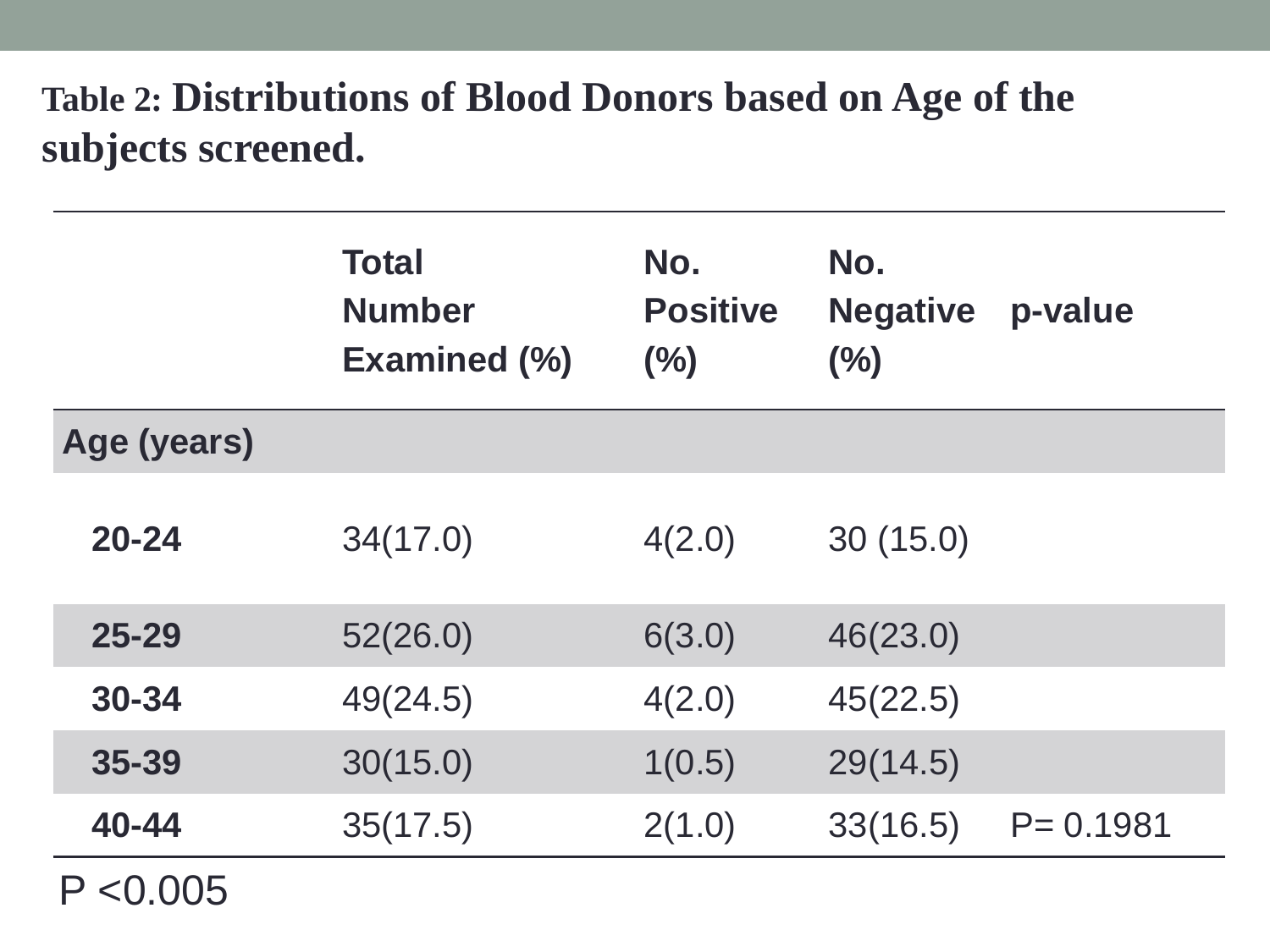#### **Table 3:Summary Distributions of Blood Donors Screened based on Vaccination, Socio Demographic Characteristics and other Risk Factors.**

|                                             | <b>Total</b><br><b>Number</b><br>Examined (%) | <b>No. Positive</b><br>$(\%)$ | <b>No. Negative</b><br>$(\%)$ | p-value      |
|---------------------------------------------|-----------------------------------------------|-------------------------------|-------------------------------|--------------|
| <b>History of Vaccination</b>               |                                               |                               |                               |              |
| <b>Yes</b>                                  | 32(16.0)                                      | 2(1.0)                        | 30(15.0)                      |              |
| <b>No</b>                                   | 168(84.0)                                     | 15(7.5)                       | 153(76.5)                     | $P = 0.3116$ |
| <b>Risk factors based on</b>                |                                               |                               |                               |              |
| family history of HBV                       |                                               |                               |                               |              |
| <b>Yes</b>                                  | 15(8.5)                                       | 5(2.5)                        | 12(6.0)                       |              |
| <b>No</b>                                   | 185(92.5)                                     | 12(6.0)                       | 173(86.5)                     | $P = 0.2033$ |
| <b>History of Blood</b><br>transfusion      |                                               |                               |                               |              |
| <b>Yes</b>                                  | 8(4)                                          | 4(2.0)                        | 4(2.0)                        |              |
| <b>No</b>                                   | 192(96.0)                                     | 14(7.0)                       | 178(68.5)                     | $P = 0.2230$ |
| <b>Previous History of surgery</b>          |                                               |                               |                               |              |
| <b>Yes</b>                                  | 4(2.0)                                        | 2(1.0)                        | 2(1.0)                        |              |
| <b>No</b>                                   | 196(98.0)                                     | 157(7.5)                      | 181(90.5)                     | $P = 0.4643$ |
| <b>History of Alcoholic</b><br>consumption. |                                               |                               |                               |              |
| <b>Yes</b>                                  | 22(11.0)                                      | 7(3.5)                        | 15(7.5)                       |              |
| <b>No</b>                                   | 178(890)                                      | 168(840)                      | 10(50)                        | $P = 0.1957$ |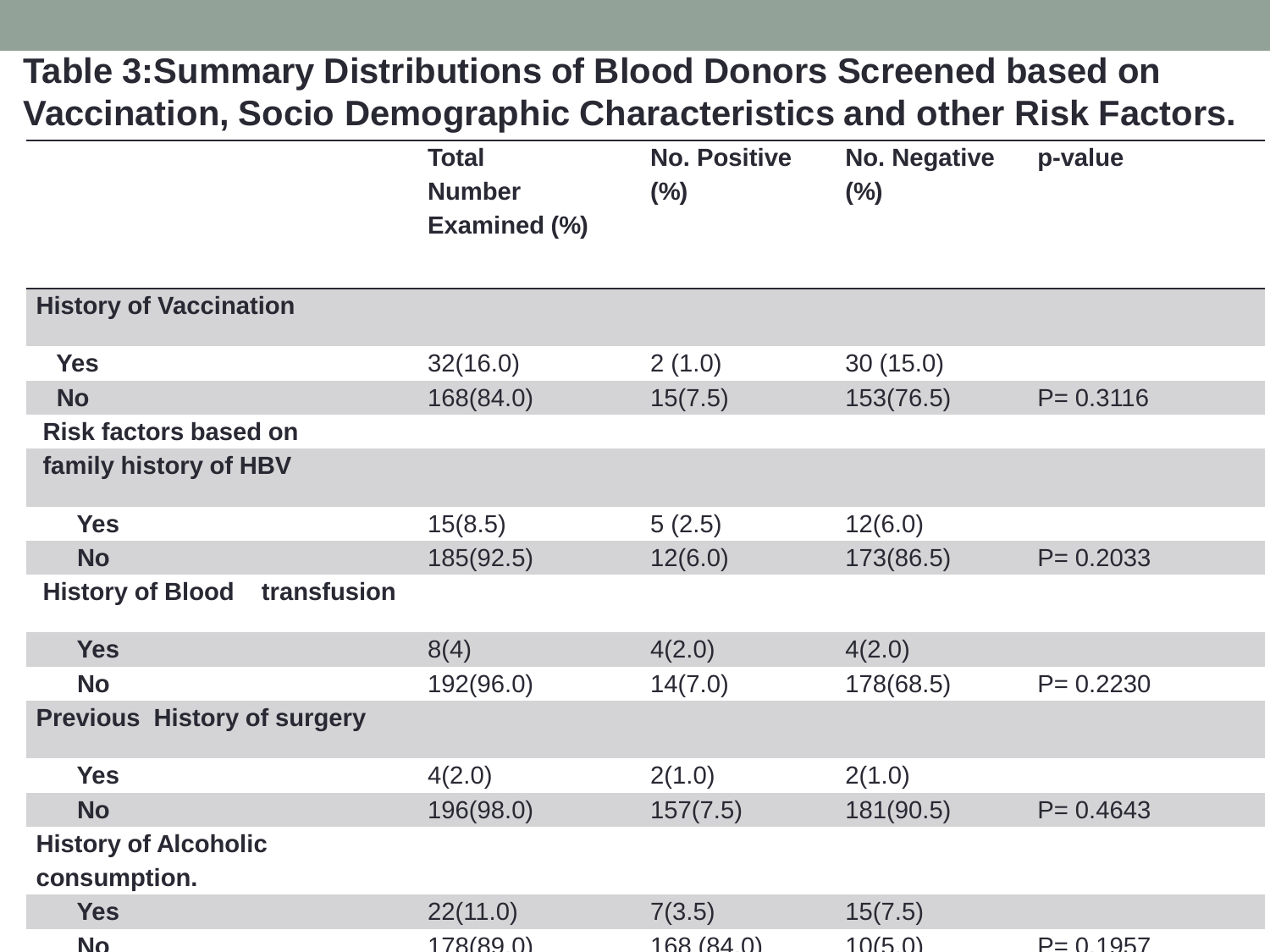### Table 4:Prevalence of HBV markers among Positive subjects screened

|                        |                 | <b>HBsAg</b>   | <b>HBeAg</b>   | <b>Anti-</b><br><b>HBs</b> | <b>Anti-</b><br><b>HBe</b> | <b>Anti-</b><br><b>HBc</b> | <b>P-</b><br><b>Value</b> |
|------------------------|-----------------|----------------|----------------|----------------------------|----------------------------|----------------------------|---------------------------|
| <b>CATEGORY</b>        | <b>Results</b>  | No. (%)        | No.<br>(% )    | No. (%)                    | No.<br>(%)                 | No. (%)                    |                           |
| <b>Blood</b><br>donors | <b>Positive</b> | 17(85)         | 1(0.5)         | 10(5.0)                    | 9(4.5)                     | 4(2.0)                     |                           |
|                        | <b>Negative</b> | 183<br>(91.5)  | 199<br>(95.5)  | 190<br>(95.0)              | 191<br>(95.5)              | 191<br>(98.0)              |                           |
|                        | <b>Total</b>    | 200<br>(100.0) | 200<br>(100.0) | 200<br>(100.0)             | 200<br>(100.0)             | 200<br>(100.0)             | $P<0$ .<br>0001           |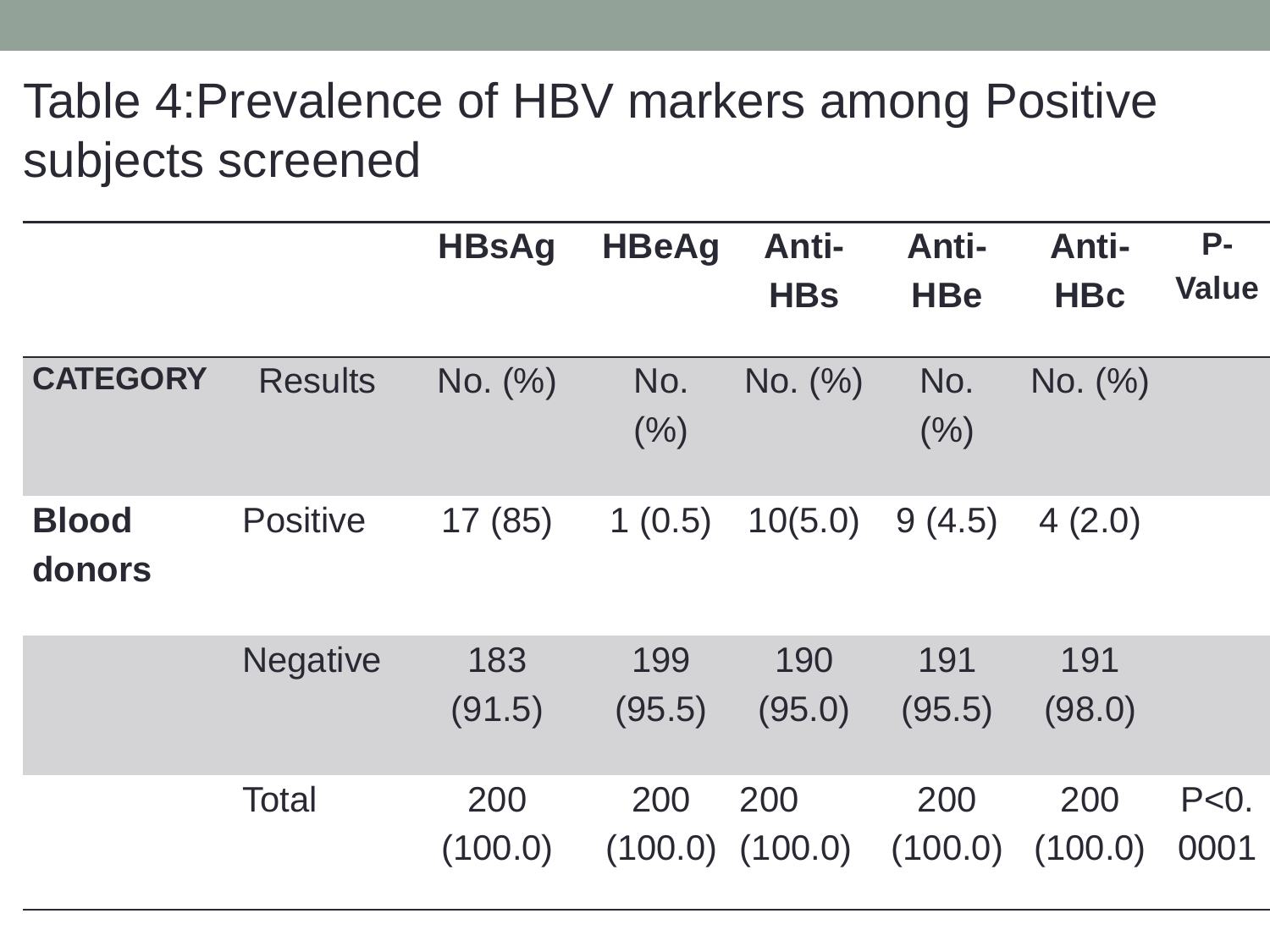### **Table 5:Overall Determination Of Serum Alanine Aminotransferase (ALT) Levels On Positive Subjects Screened:**

**Table 5:Overall Determination Of Serum Alanine Aminotransferase (ALT) Levels On Positive Subjects Screened:**

| <b>CATEGORY</b>               | <b>MALE</b><br>(% ) | <b>SEX</b><br><b>FEMALE</b><br>(%) | <b>Total</b><br>Number of<br><b>Positive</b><br><b>Subjects</b><br>Screened<br>(% ) | Total<br>Number of<br>abnormal<br><b>ALT Level</b><br>(% ) | <b>Total</b><br>Number of<br><b>Normal</b><br><b>ALT Level</b><br>(% ) | P- Value |
|-------------------------------|---------------------|------------------------------------|-------------------------------------------------------------------------------------|------------------------------------------------------------|------------------------------------------------------------------------|----------|
|                               |                     |                                    |                                                                                     |                                                            |                                                                        |          |
| <b>BLOOD</b><br><b>DONORS</b> |                     |                                    | 13(76.4) 4(23.6) 17(100.0)                                                          | 8(47.0)                                                    | 9(53.1)                                                                |          |
|                               |                     |                                    |                                                                                     |                                                            |                                                                        |          |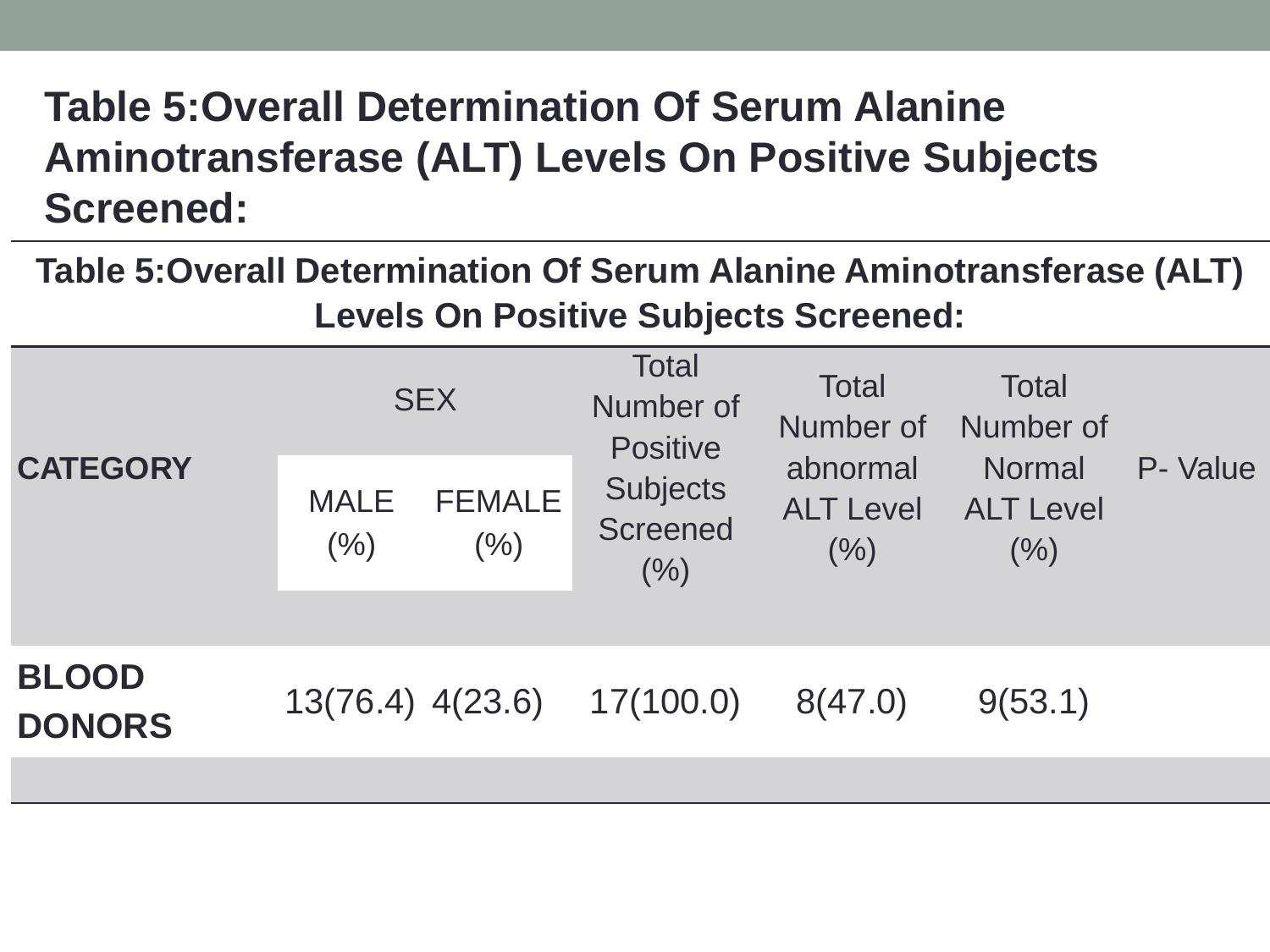#### **Table 6:Summary Distributions of Blood Donors Screened based on Sex, Age, Vaccination, Socio Demographic Characteristics and other Risk Factors.**

| <u>racomation, ocolo Bonnegraphile onlaractoriotice and other</u> | <b>Total Number Examined (%)</b> | <b>No. Positive</b><br>(%) | THUR LAULUIUI<br>No. Negative (%) p-value |              |
|-------------------------------------------------------------------|----------------------------------|----------------------------|-------------------------------------------|--------------|
| <b>Sex</b>                                                        |                                  |                            |                                           |              |
| <b>Male</b>                                                       | 147(74.0)                        | 13(6.5)                    | 135(67.5)                                 |              |
| <b>Female</b>                                                     | 52(26.0)                         | 4(2.0)                     | 48(24.0)                                  | $P = 0.0075$ |
| Age (years)                                                       |                                  |                            |                                           |              |
| $20 - 24$                                                         | 34(17.0)                         | 4(2.0)                     | 30(15.0)                                  |              |
| $25 - 29$                                                         | 52(26.0)                         | 6(3.0)                     | 46(23.0)                                  |              |
| $30 - 34$                                                         | 49(24.5)                         | 4(2.0)                     | 45(22.5)                                  |              |
| 35-39                                                             | 30(15.0)                         | 1(0.5)                     | 29(14.5)                                  |              |
| 40-44                                                             | 35(17.5)                         | 2(1.0)                     | 33(16.5)                                  | $P = 0.1981$ |
| <b>History of Vaccination</b>                                     |                                  |                            |                                           |              |
| <b>Yes</b>                                                        | 32(16.0)                         | 2(1.0)                     | 30(15.0)                                  |              |
| <b>No</b>                                                         | 168(84.0)                        | 15(7.5)                    | 153(76.5)                                 | $P = 0.3116$ |
| <b>Risk factors based on</b>                                      |                                  |                            |                                           |              |
| family history of HBV                                             |                                  |                            |                                           |              |
| <b>Yes</b>                                                        | 15(8.5)                          | 5(2.5)                     | 12(6.0)                                   |              |
| <b>No</b>                                                         | 185(92.5)                        | 12(6.0)                    | 173(86.5)                                 | $P = 0.2033$ |
| <b>History of Blood transfusion</b>                               |                                  |                            |                                           |              |
| <b>Yes</b>                                                        | 8(4)                             | 4(2.0)                     | 4(2.0)                                    |              |
| <b>No</b>                                                         | 192(96.0)                        | 14(7.0)                    | 178(68.5)                                 | $P = 0.2230$ |
| <b>Previous History of surgery</b>                                |                                  |                            |                                           |              |
| <b>Yes</b>                                                        | 4(2.0)                           | 2(1.0)                     | 2(1.0)                                    |              |
| <b>No</b>                                                         | 196(98.0)                        | 157(7.5)                   | 181(90.5)                                 | $P = 0.4643$ |
| <b>History of Alcoholic consumption.</b>                          |                                  |                            |                                           |              |
| <b>Yes</b>                                                        | 22(11.0)                         | 7(3.5)                     | 15(7.5)                                   |              |
| <b>No</b>                                                         | 178(89.0)                        | 168 (84.0)                 | 10(5.0)                                   | $P = 0.1957$ |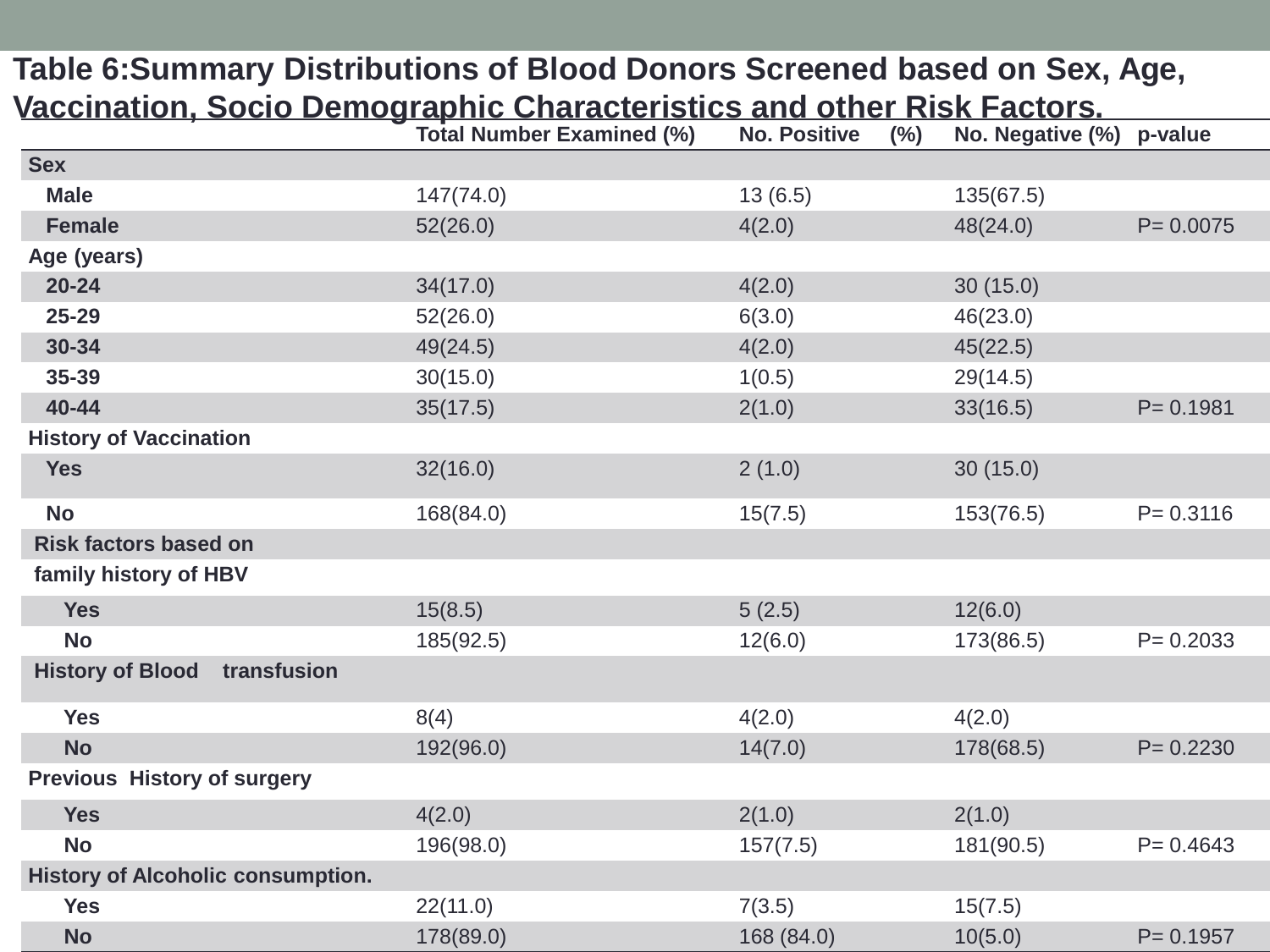#### **Risk factors:**

• Risk factors among blood donors screened showed that 7(3.5%) of subjects that tested positive had history of alcoholic consumption, this was followed by those who had Family history of HBV 5(2.5%) P>0.005.Those with History of Blood Transfusion recorded a prevalence of 4(2.0%) while 2(1.0%) that tested positive had history of surgery.

#### **Prevalence of Markers among positive subjects screened:**

• The highest rate of positivity recorded with the HBsAg showed 8.5% among Blood donors. 0.5% among Blood donors. Anti-HBs which indicates antibody to the HBsAg showed 5.0% while Anti-HBe positivity among the subjects screened recorded 4.5%.Anti-HBc resukt among subjects screened recorded 2.0%.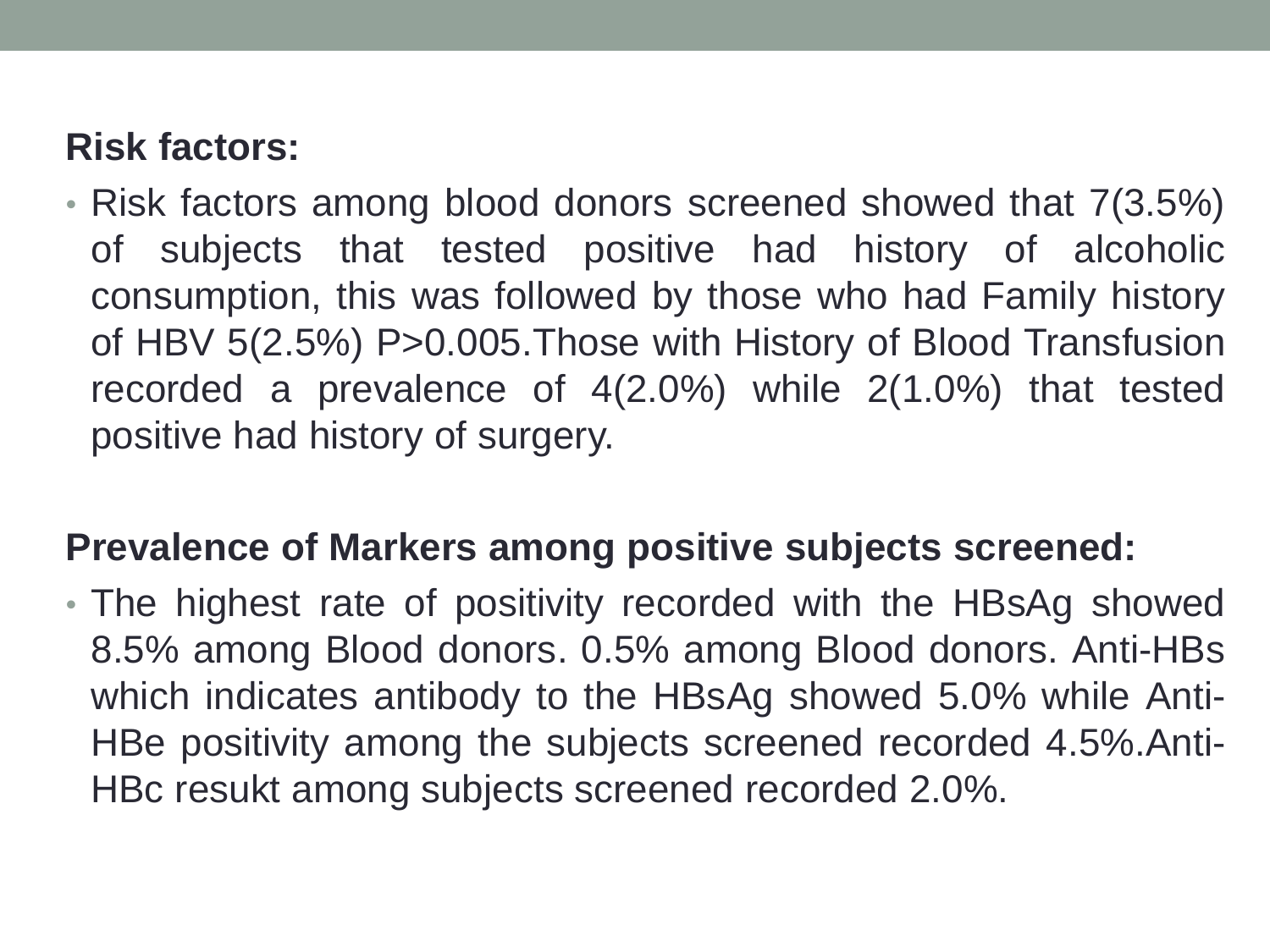### **Discussion**

- The 8.5% prevalence recorded in this study is higher compared to the result obtained by Okonko et al, (2010) in a study conducted at Abeokuta-Nigeria, where a prevalence rate of 6.6% for HBsAg in young adults aged 15-29 years was reported.
- However, The positive in this study is lower than the 20.0% found by Alao *et al*. (2009) in Otukpo, an urban area of Benue State; the 18.6% reported by Buseri et al. (2009) in Osogbo, Nigeria; the 14.5% overall HBsAg seroprevalence reported by Lawal *et al.* (2009) in Ibadan) among truck drivers in Sagamu, Ogun State, Nigeria; the 13.5% reported by Opaleye et al. (2010) in Osogbo, Osun State, Nigeria; the 13.2% found by Fasola et al (2009) in Ibadan, South-western, Nigeria; the 13.2% reported for HBsAg by Pennap et al. (2010) in Keffi, Nassarawa State, Nigeria; the 11.0% reported by Sule *et al*. (2010) in Ayingba.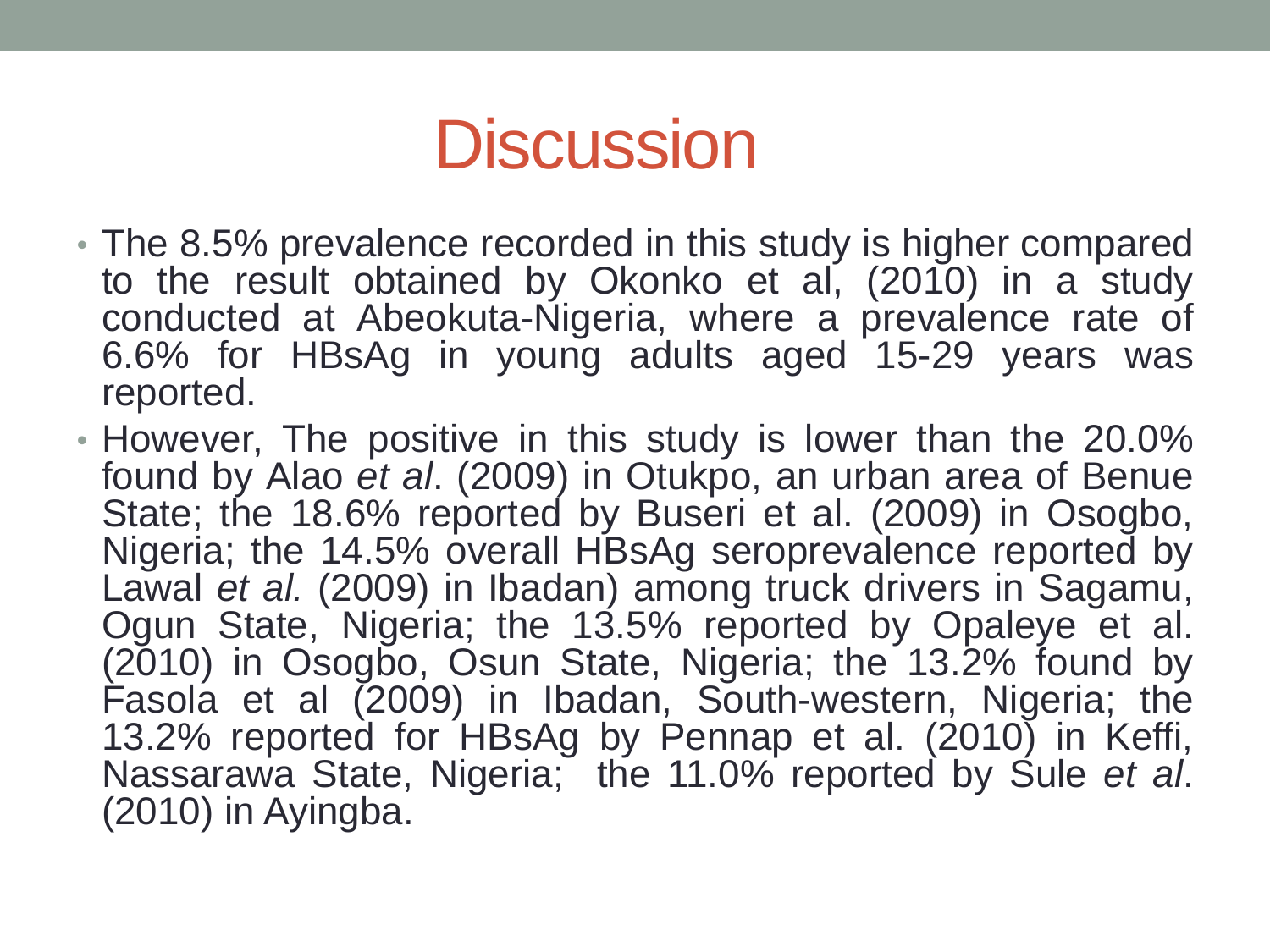## DISCUSSION

- **The discovery of the HBsAg was a major breakthrough in decreasing the incidence of post transfusion hepatitis**.
- Following infection by the hepatitis B virus (HBV), the first serological marker to appear in the blood is the HBV DNA, followed by HBsAg, the DNA polymerase and the hepatitis B 'e' antigen (HBeAg).
- Thereafter, the antibodies to the hepatitis B core antigen (anti-HBc), hepatitis B 'e' antigen and the HBsAg can be detected.
- Screening of donated blood by ELISA for HBsAg is the common method for detecting hepatitis B infection.
- **Screening of blood for the detection of this viral marker, however, does not rule out the risk of transmission of hepatitis B totally, because during the host serological response to infection, there is a phase during which the HBsAg cannot be detected in the blood, although, hepatitis B infection is present.**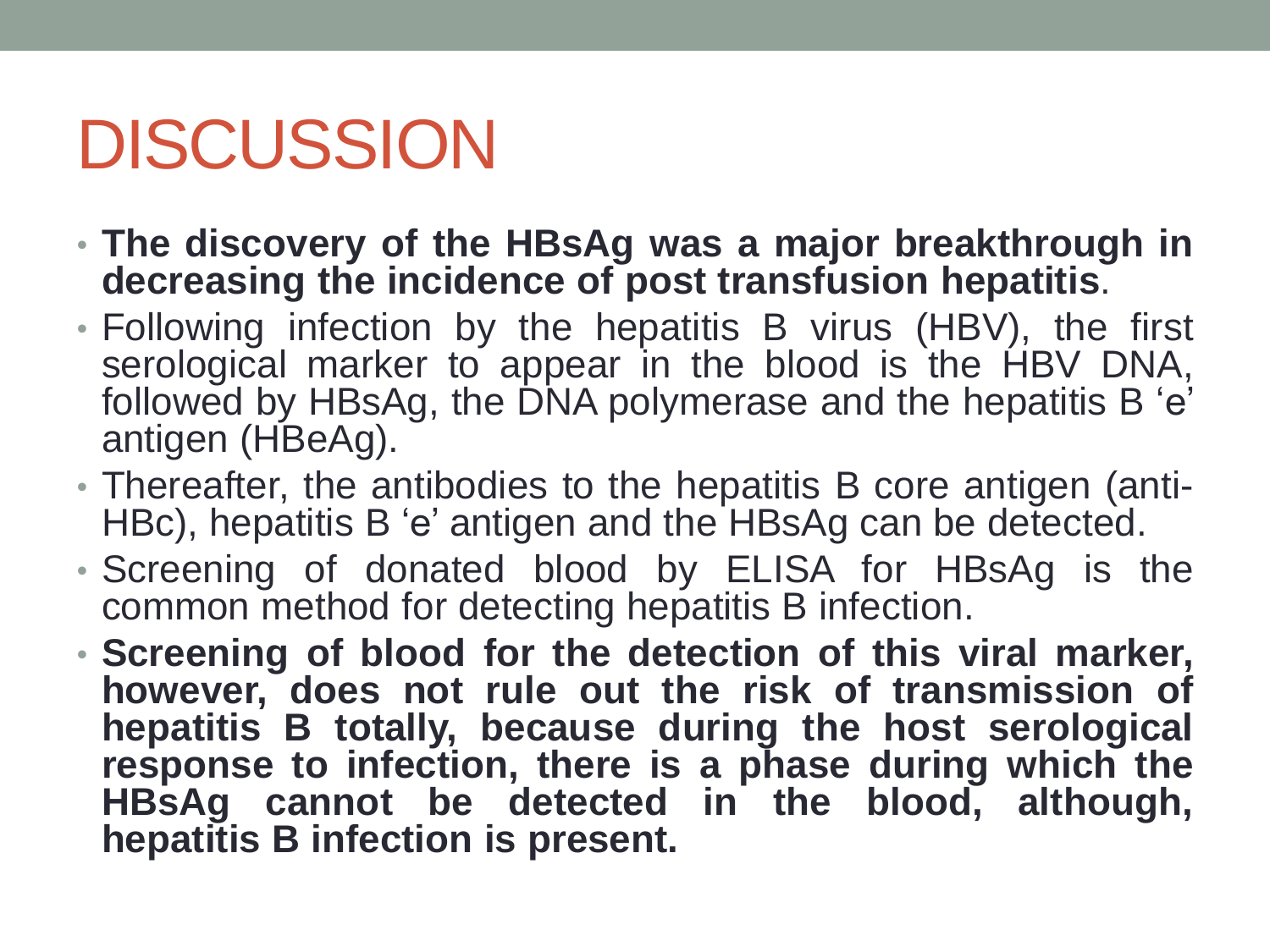### Discussion cont.

- This phase is called the 'window period'. It represents a carrier state of the disease. **Therefore, a definite hazard of transmission of hepatitis B to recipients of such units of donated blood exists.**
- During this 'window period', detection of the anti-HBc serves as a useful serological marker for hepatitis B infection. The IgM class of the anti-HBc is the first to appear, and indicates a recent infection.
- From this study, It is therefore strongly suggested that a marker must be utilized for the screening of blood in the population to detect the presence of hepatitis B during the window period (Hoofnagle et al., 1978; Doglas et al., 1993).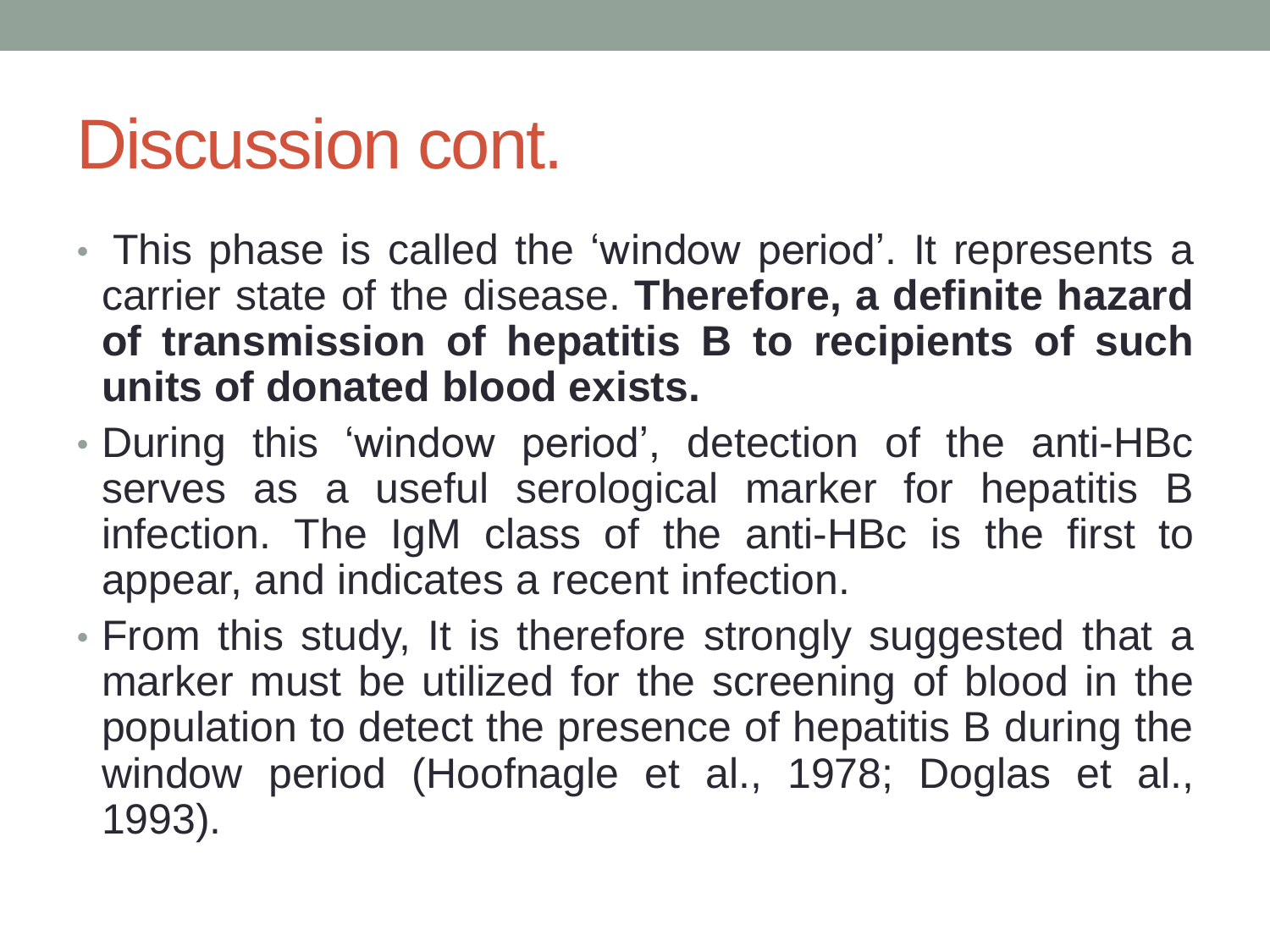# CONCLUSION:

- This study showed that the prevalence of HBsAg among blood donors is generally comparable to results obtained from similar studies carried out earlier.
- It is very important, especially for healthcare providers and policy makers, to recognize the risk factors of HBV infection and design effective preventive programs to drastically minimize the spread of HBV infection.
- Similarly, low rate of screening by the populace could be attributed to lack of perceived utility, lack of funds, or both (Allain *et al*,2003).
- Furthermore, systematic study of donors and recipient populations should be undertaken so as to provide the basic data for accurate estimation of transfusion-related risks of HBV infection in highprevalence areas of Africa.
- Routine screening for HBV is needed while an urgent public enlightenment is highly encouraged, alongside a regular vaccination schedule.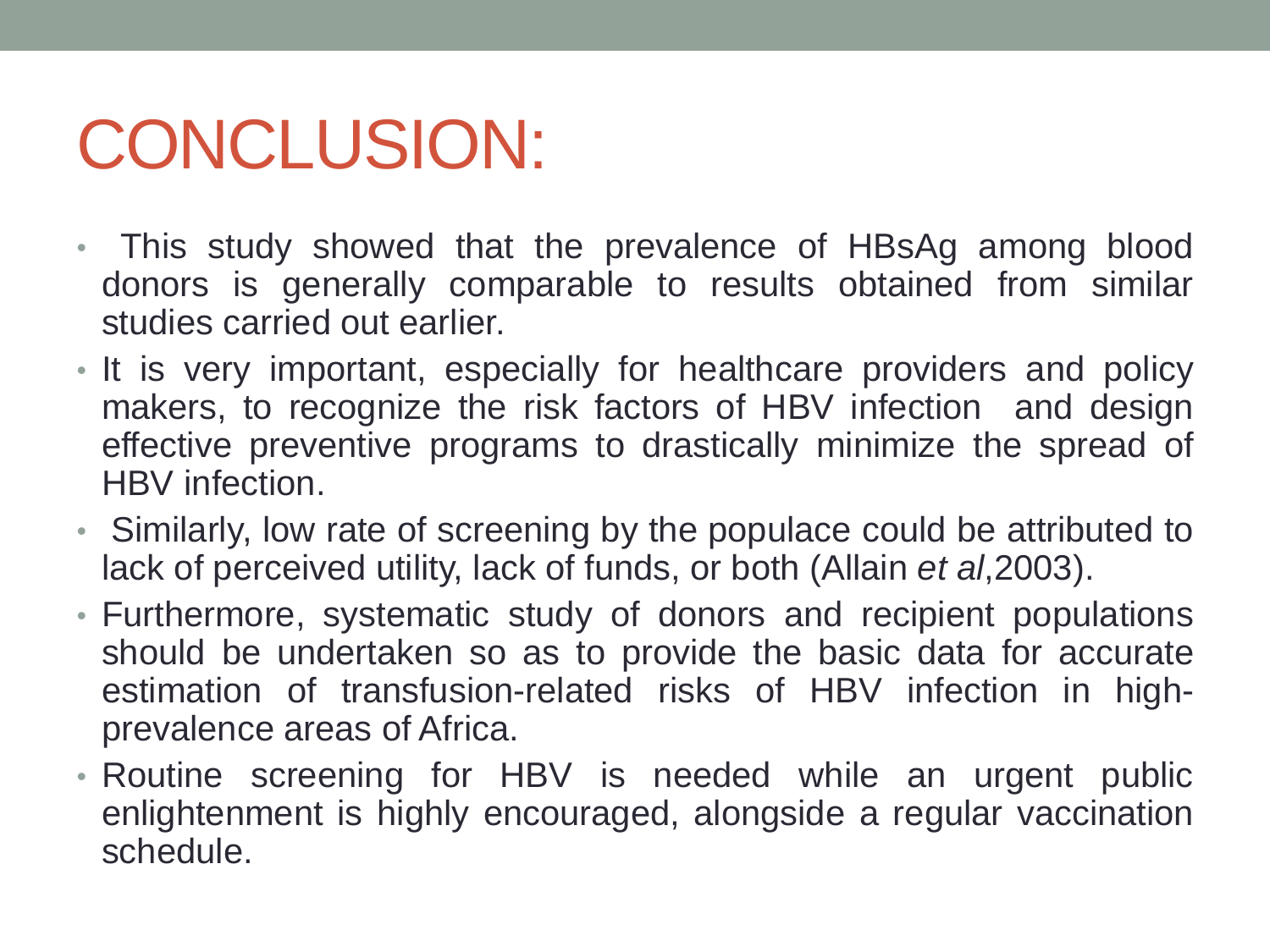### Sample documentation in progress.

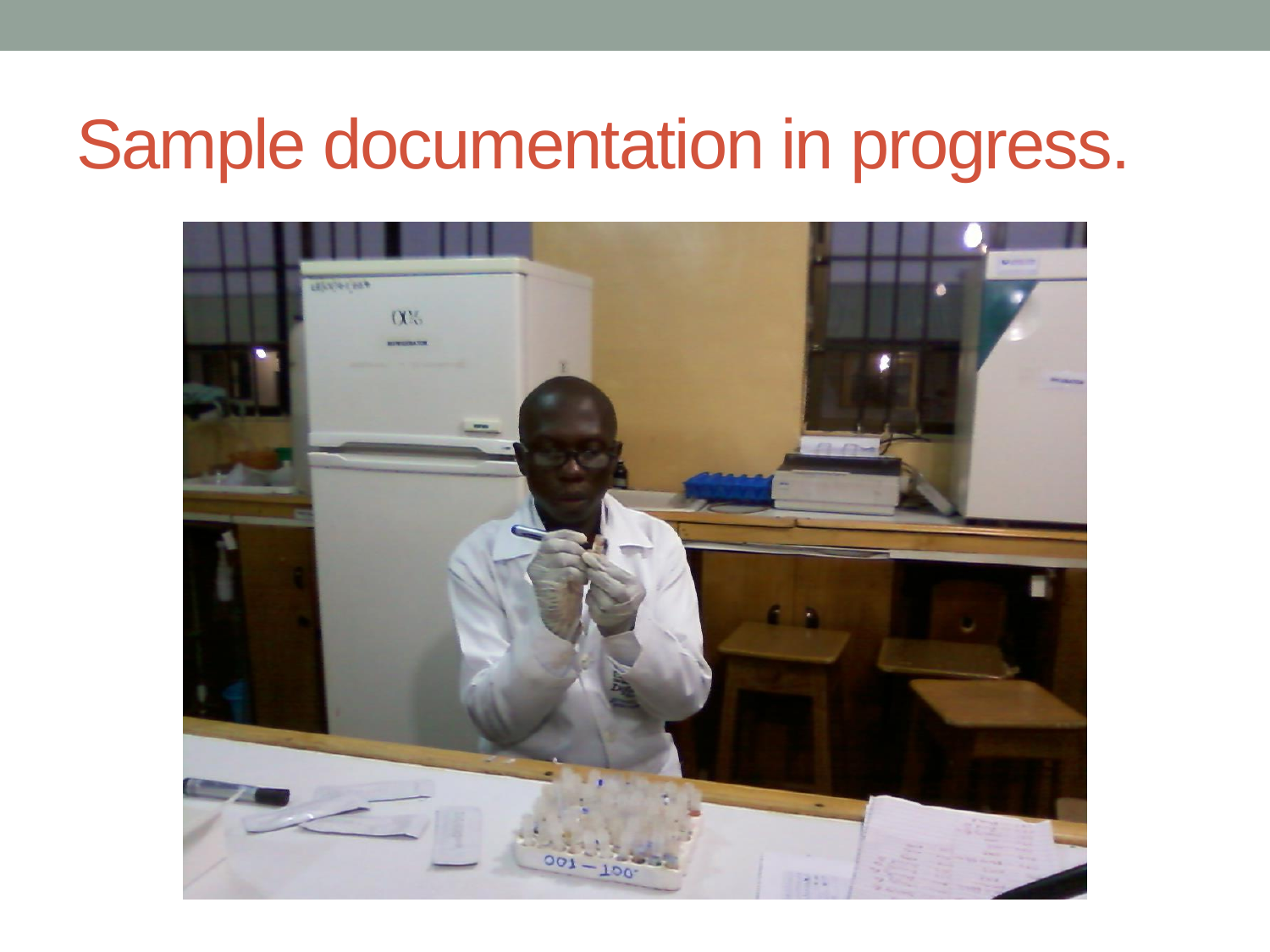### Sample documentation cont.

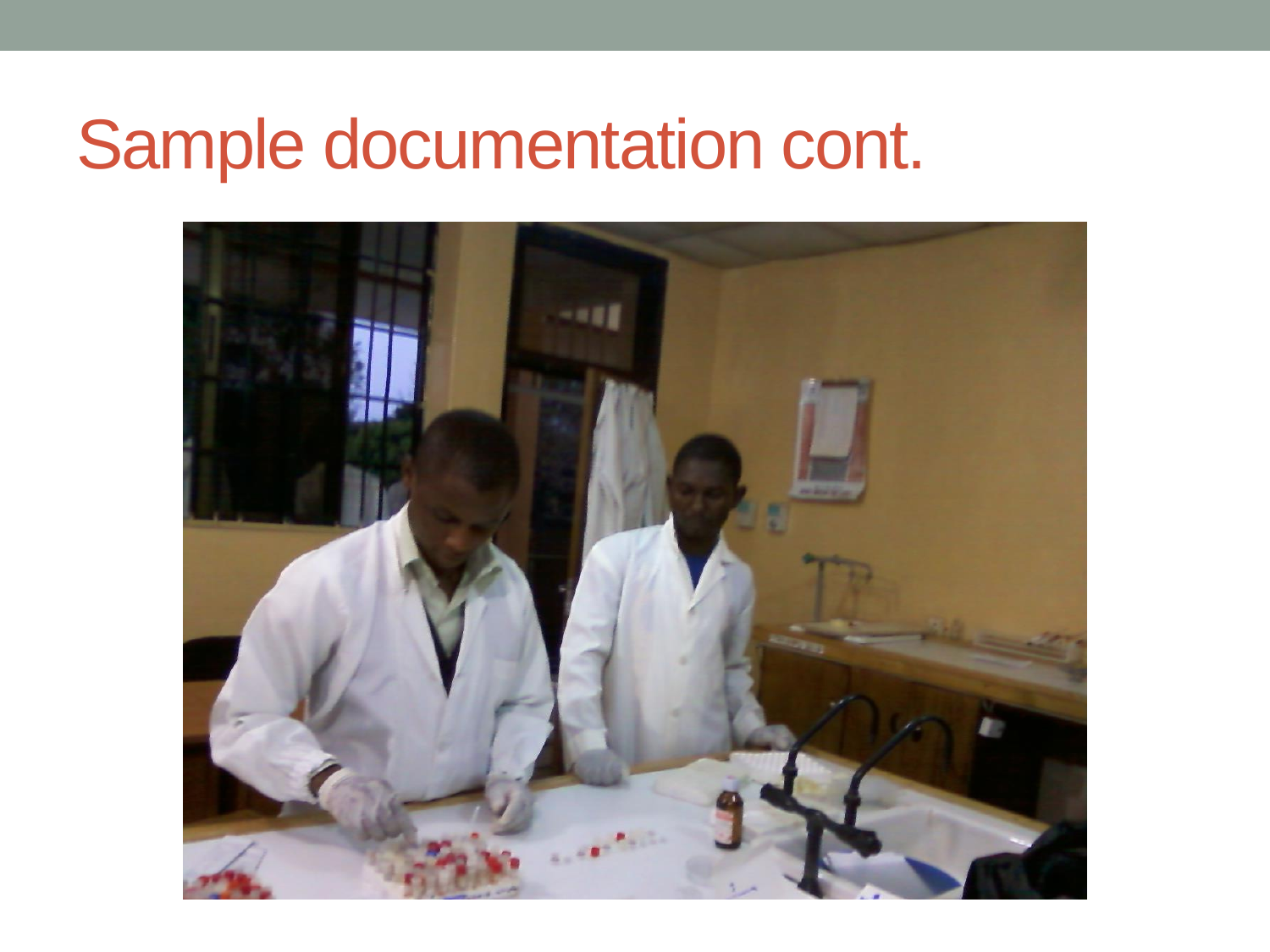# Sample Assay progress.

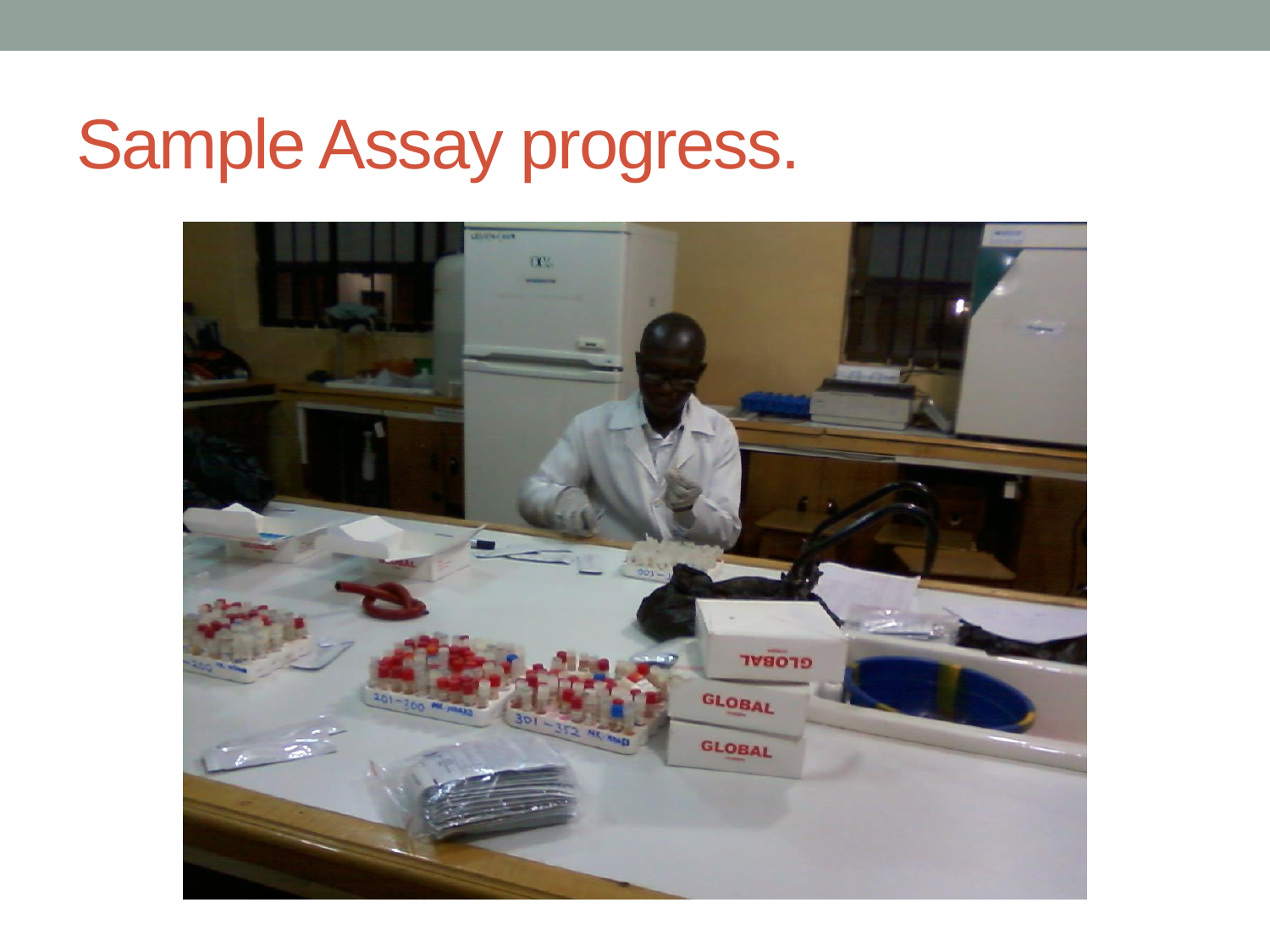### **HBV Elimination Strategies:**

A comprehensive strategy to eliminate hepatitis B virus transmission as recommended by CDC includes:

- Prompt and proper screening of infected individuals.
- Prenatal testing of pregnant women for HBsAg to identify newborns who require immunoprophylaxis for prevention of perinatal infection.
- Identification of household contacts who should be vaccinated and proper screening of blood donors.
- Routine vaccination of infants, vaccination of adolescents, and vaccination of adults at high risk to infection, CDC 2008.
- Rigorous public enlightenment/awareness programs to communities, especially at endemic zones.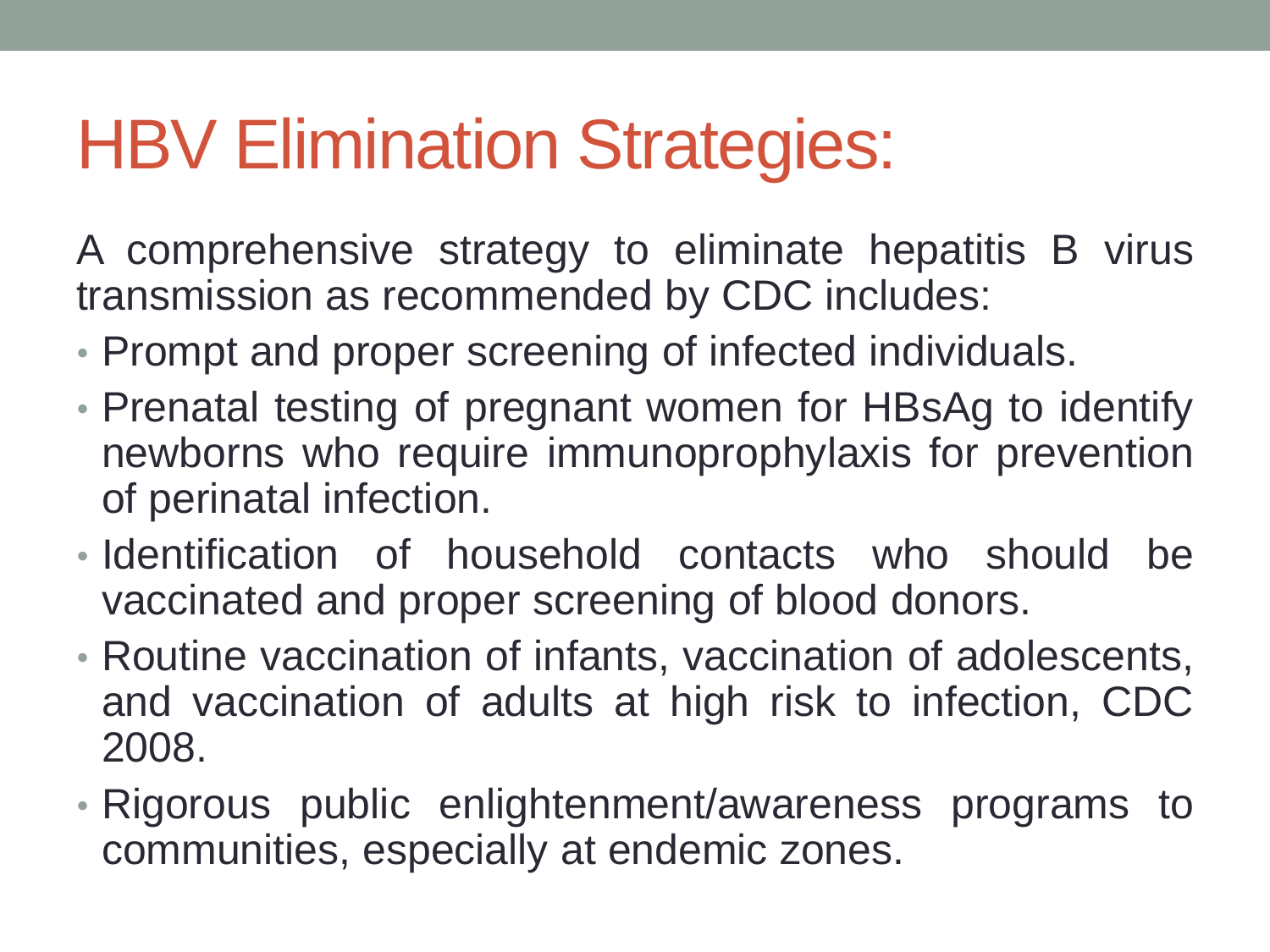### References:

- Arauz-Ruiz , Norder PH, Robertson BH, Magnius LO, Genotype H: (2002) **A new Amerindian genotype of hepatitis B virus revealed in Central America.** *J Gen Virol* **83:**2059-2073.
- Chu CJ, Lok ASF: (2002)**Clinical significance of hepatitis B virus genotypes.** *Hepatology* **35:**1274-1276
- Ljunggren K, Myhre E, Bläckberg J(2004) **Clinical and Serological Variation between**
- **Patients Infected with Different Hepatitis B Virus Genotypes.** *.J. Clin Microbiol* **42:**5837-5841.
- Neurath AR, Thanavala Y: (1990) **Immunochemistry of viruses. II. The basis for serodiagnosis and vaccines.** In *Hepadnaviruses*. Edited by: Van Regenmortel MHV, Neurath AR. Elsevier, Amsterdam, the Netherlands:403-458.
- Norder H, Courouce AM, Coursaget P, Echevarria JM, Leef SD, Mushahwar IK, Robertson BH, Locarnini S, Magnius LO: (2004). **Genetic Diversity of Hepatitis B Virus Strains Derived Worldwide: Genotypes, Subgenotypes, and HBsAg Subtypes.** *Intervirology* 47:289-309.
- Norder H, Courouce AM, Magnius LO: (1994) **complete genomes, phylogenic relatedness and structural proteins of six strains of the hepatitis B virus, four of which represent two new genotypes.** *Virology* **198:**489-503.
- Stuyver L, De Gendt S, Van Geyt C, Zoulim F, Fried M, Schinazi RF, Rossau R: (2000)**A new genotype of hepatitis B virus: complete genome and phylogenetic relatedness.** *J Gen Virol* **81:**67-74.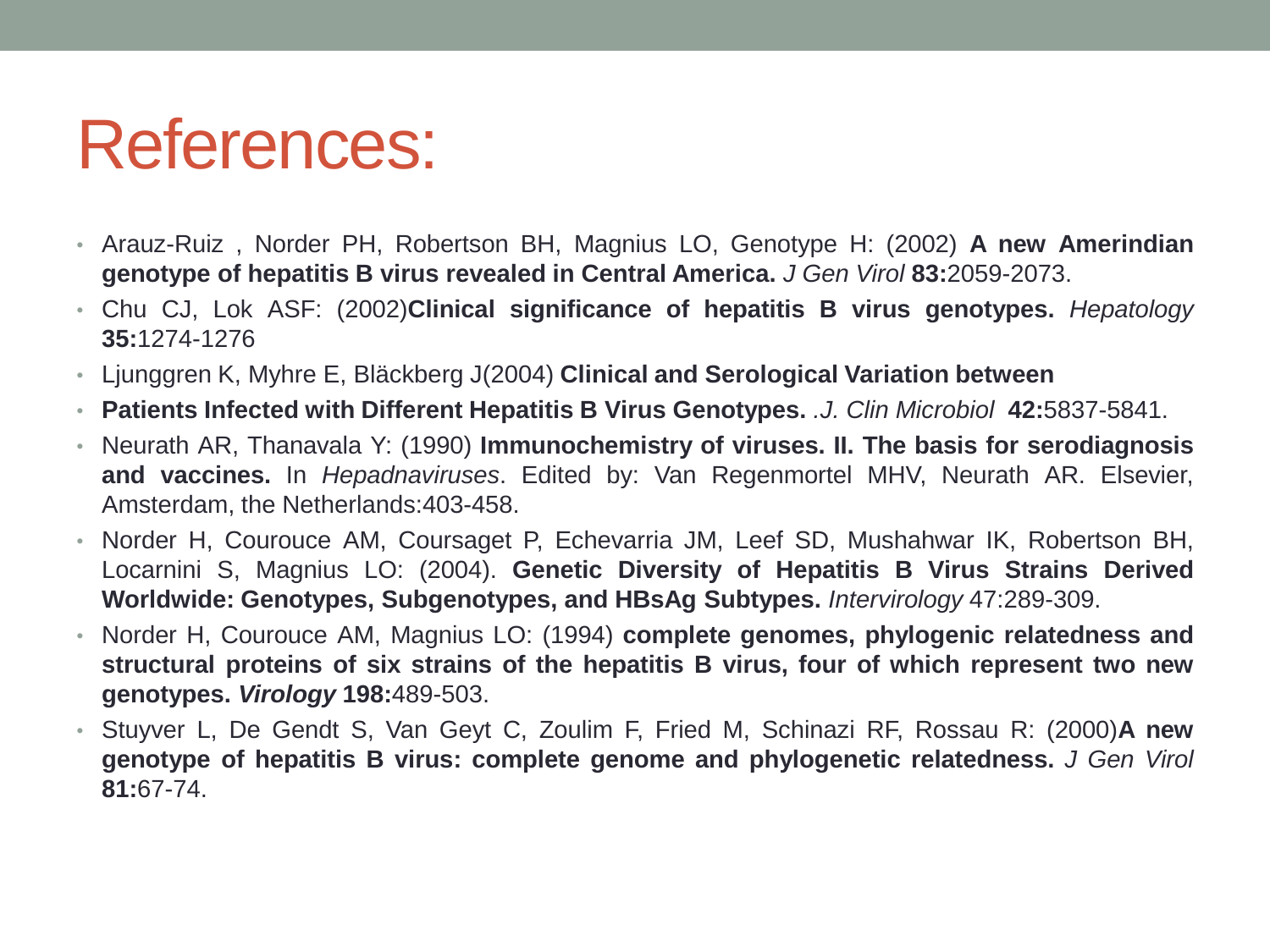### References Cont.

- Norder H, Courouce AM, Magnius LO: (1994) complete genomes, phylogenic relatedness and structural proteins of six strains of the hepatitis B virus, four of which represent two new genotypes. Virology 198:489-503.
- Norder H, Courouce AM, Coursaget P, Echevarria JM, Leef SD, Mushahwar IK, Robertson BH, Locarnini S,
- Magnius LO: (2004). Genetic Diversity of Hepatitis B Virus Strains Derived Worldwide: Genotypes, Subgenotypes, and HBsAg Subtypes. Intervirology 47:289-309.
- Odemuyiwa SO, Mulders MN, Oyedele OI, Ola SO, Odaibo GN, Olaleye DO, and Muller CP: (2001) Phylogenetic analysis of new hepatitis B virus isolates from Nigeria supports endemicity of genotype E in West Africa. J Med Virol 2001 65:463-469.
- Prescott, L.M. Harley, J.P. and Klein, D.A. (2008). Viral Hepatitides. In: Willey, J.M., Sherwood, L.M. and Woolverton,C.J. Review of Microbiology (7th edition). McGraw-Hill Companies Inc. New York, pp 936- 939.
- Sibnarayan, D., Arup, B., Chandra, P.K., Biswas, A., Panigrani, R., Mahapatra, P.K., Panda, C.K., Chakrabarti, S., Bhattacharya, S.K. and Chakravarty, R. (2008). Analysis of hepatitis B virus X gene phylogeny, genetic variability and its impact on pathogenesis: Implications in Eastern India HBV Carriers. Virology, 382:190-198.
- Stuyver L, De Gendt S, Van Geyt C, Zoulim F, Fried M, Schinazi RF, Rossau R: (2000)A new genotype of hepatitis B virus: complete genome and phylogenetic relatedness. J Gen Virol 81:67-74
- Usuda SH, Okamoto H, Iwanari K, Baba F, Tsuda Y, Miyakawa Mayumi M (1999): 1Serological detection of hepatitis B virus genotypes by ELISA with monoclonal antibodies to type-specific epitopes in the preS2-region product.J Virol Methods, 80:97-112.
- Zuckerman JN, Zuckerman AJ: (2000,) Current topics in hepatitis B. Journal of infections 41(2):130-136.